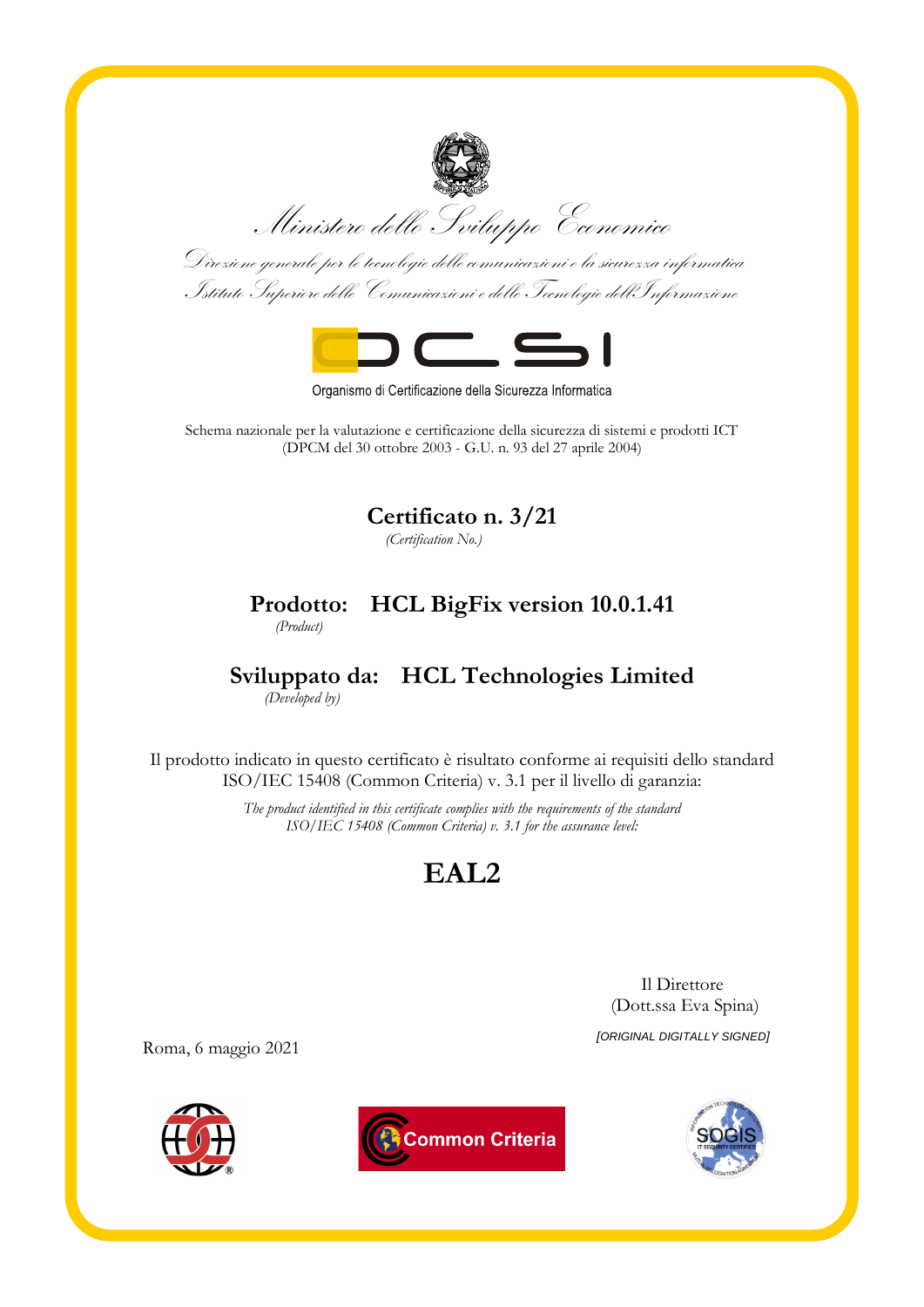

This page is intentionally left blank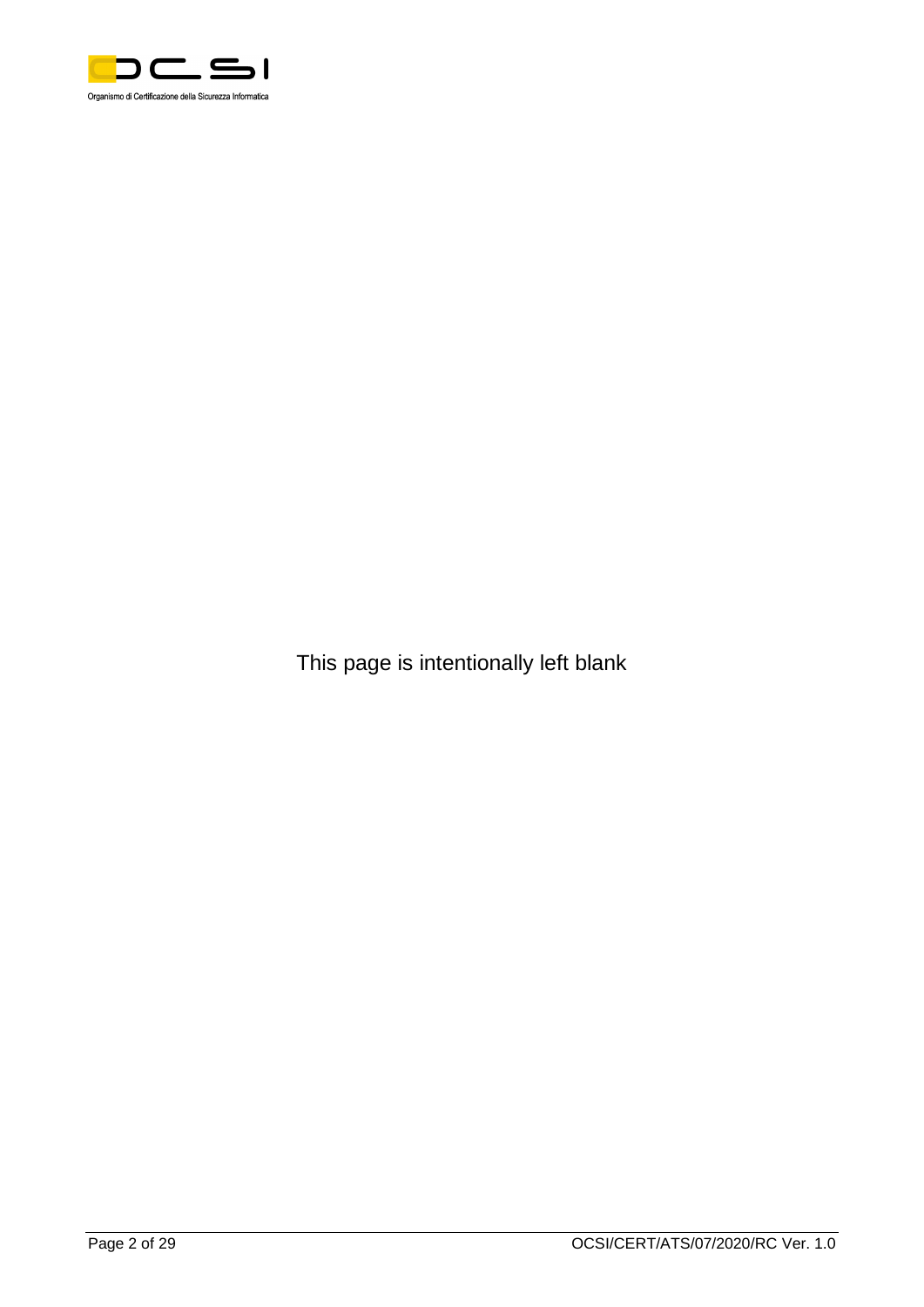



Ministero dello Sviluppo Economico

Direzione generale per le tecnologie delle comunicazioni e la sicurezza informatica Istituto Superiore delle Comunicazioni e delle Tecnologie dell'Informazione



Organismo di Certificazione della Sicurezza Informatica

## **Certification Report**

# **HCL BigFix version 10.0.1.41**

OCSI/CERT/ATS/07/2020/RC

Version 1.0

6 May 2021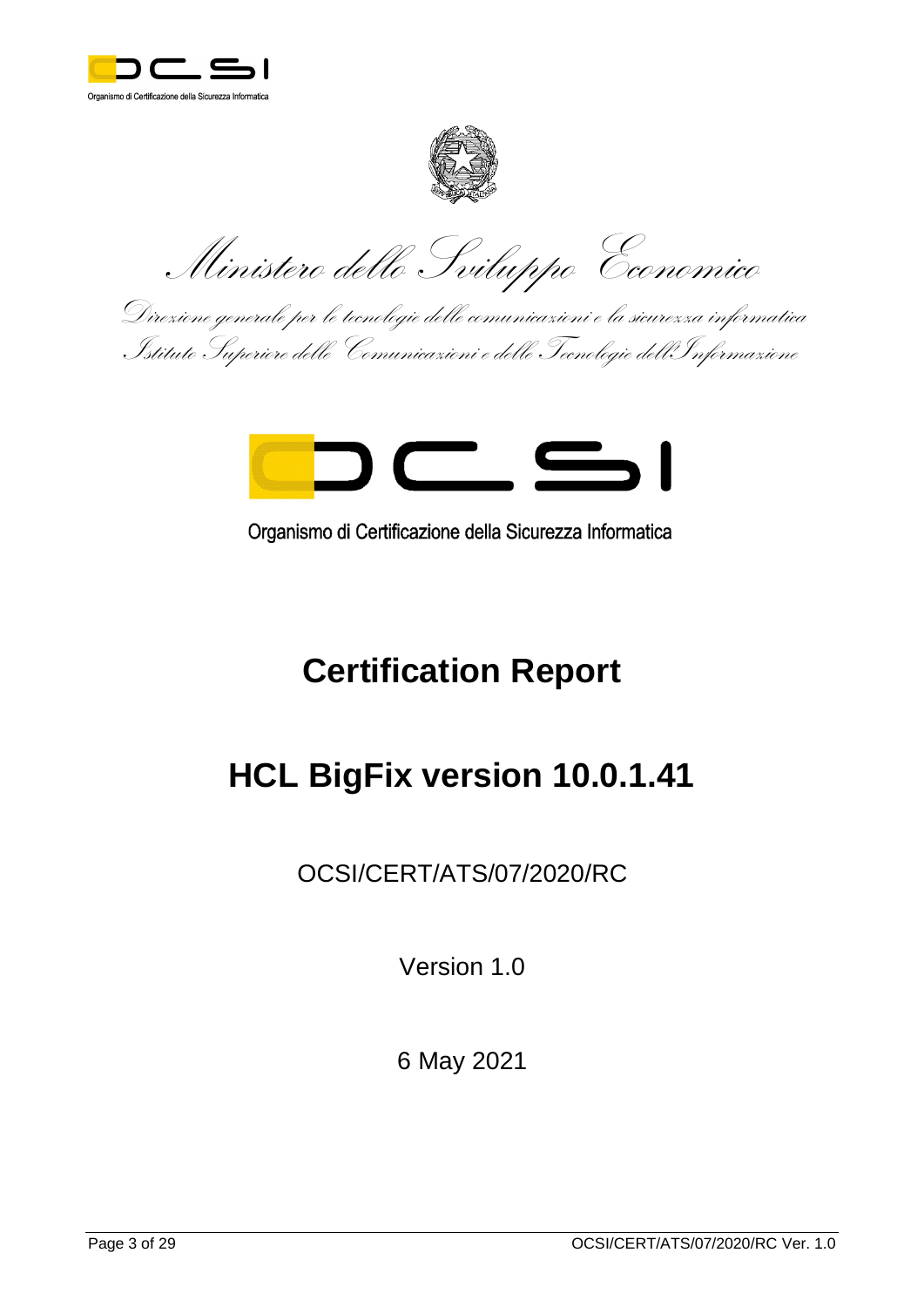

## **Courtesy translation**

**Disclaimer**: this translation into English language is provided for informational purposes only; it is not a substitute for the official document and has no legal value. The original Italian language version of the document is the only approved and official version.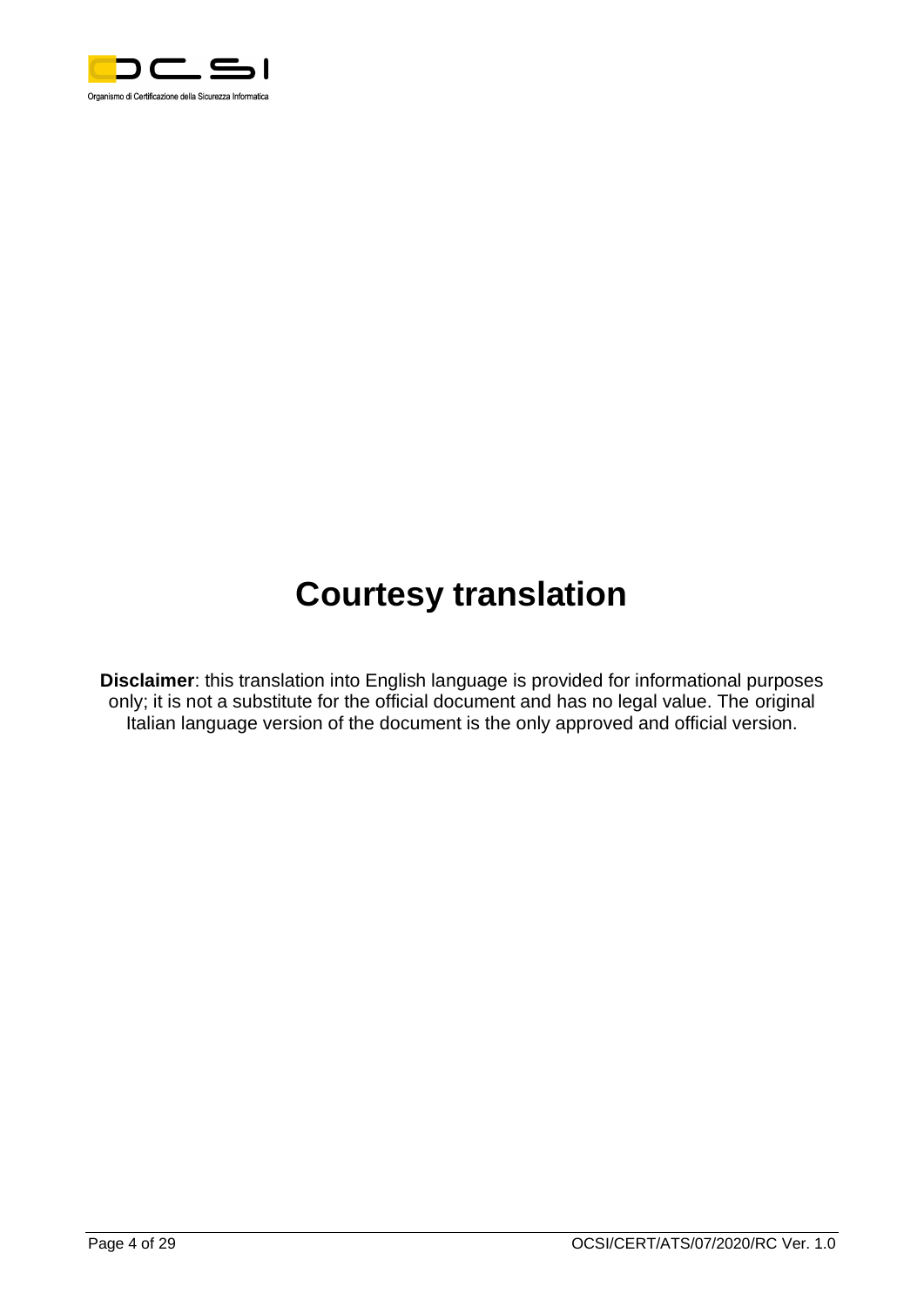

## <span id="page-4-0"></span>**1 Document revisions**

| <b>Version</b> | <b>Author</b> | <b>Information</b> | <b>Date</b> |
|----------------|---------------|--------------------|-------------|
| 0. ا           | <b>OCSI</b>   | First issue        | 06/05/2021  |
|                |               |                    |             |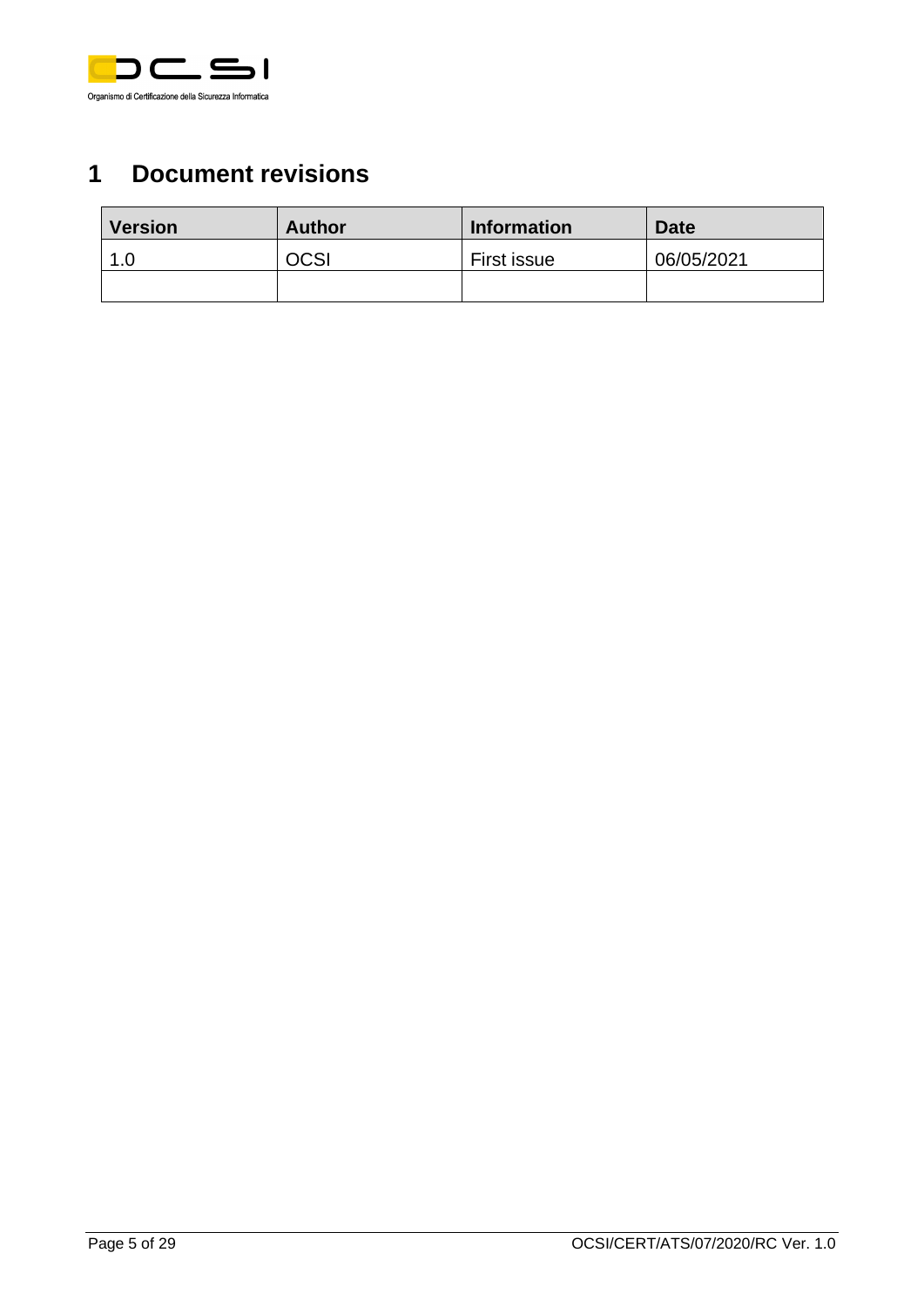

#### <span id="page-5-0"></span>**Table of contents**  $2<sup>7</sup>$

| 1              |      |       |  |
|----------------|------|-------|--|
| $\overline{2}$ |      |       |  |
| 3              |      |       |  |
| 4              |      |       |  |
|                | 4.1  |       |  |
|                | 4.2  |       |  |
| 5              |      |       |  |
|                | 5.1  |       |  |
|                | 5.2  |       |  |
| 6              |      |       |  |
| $\overline{7}$ |      |       |  |
|                | 7.1  |       |  |
|                | 7.2  |       |  |
|                | 7.3  |       |  |
|                |      | 7.3.1 |  |
|                |      | 7.3.2 |  |
|                | 7.4  |       |  |
|                | 7.5  |       |  |
|                | 7.6  |       |  |
|                | 7.7  |       |  |
|                | 7.8  |       |  |
| 8              |      |       |  |
|                | 8.1  |       |  |
|                | 8.2  |       |  |
| 9              |      |       |  |
|                | 9.1  |       |  |
|                | 9.2  |       |  |
| 10             |      |       |  |
| 11             |      |       |  |
|                | 11.1 |       |  |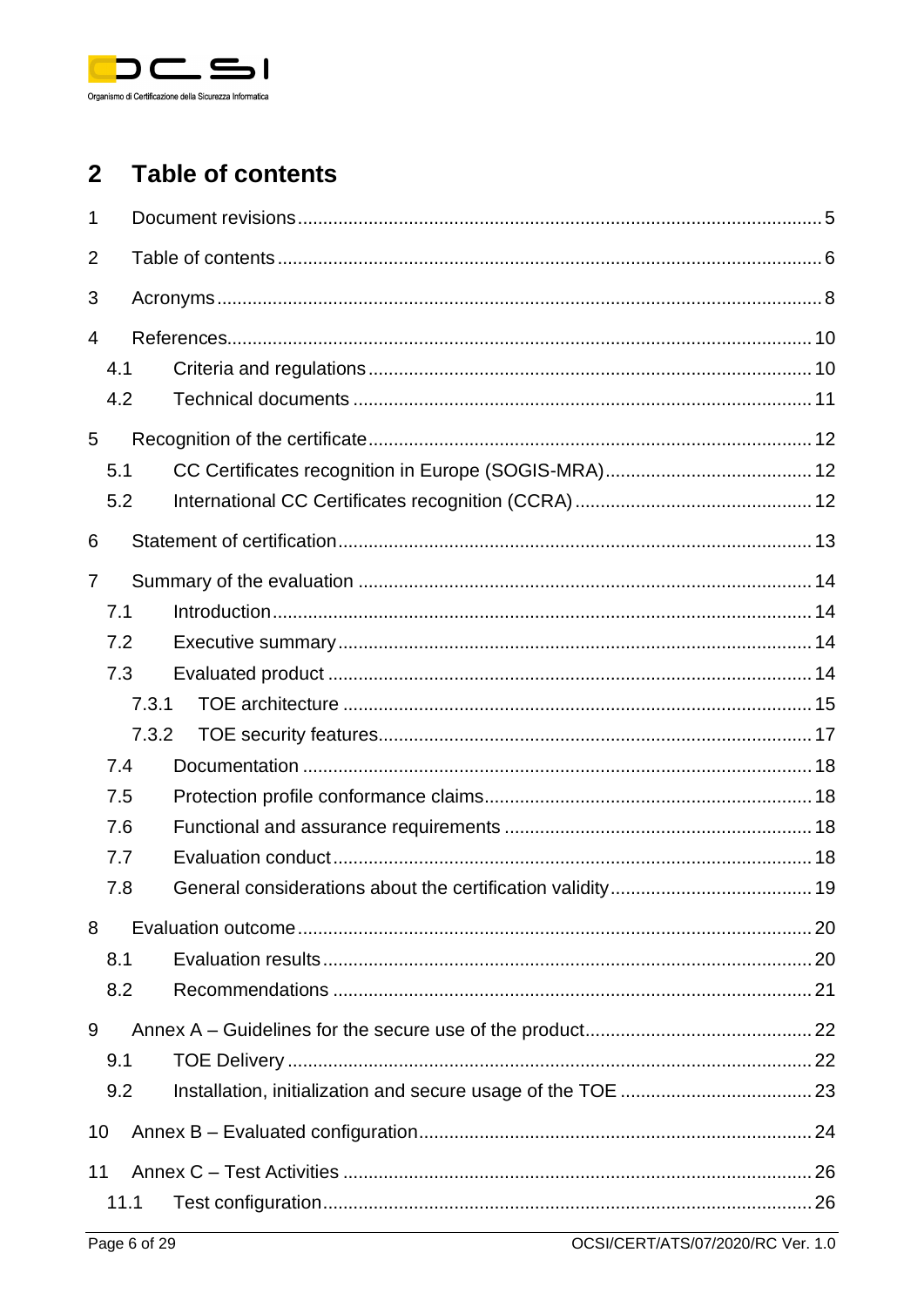

| 11.3 Functional and independent tests performed by the Evaluators |  |
|-------------------------------------------------------------------|--|
|                                                                   |  |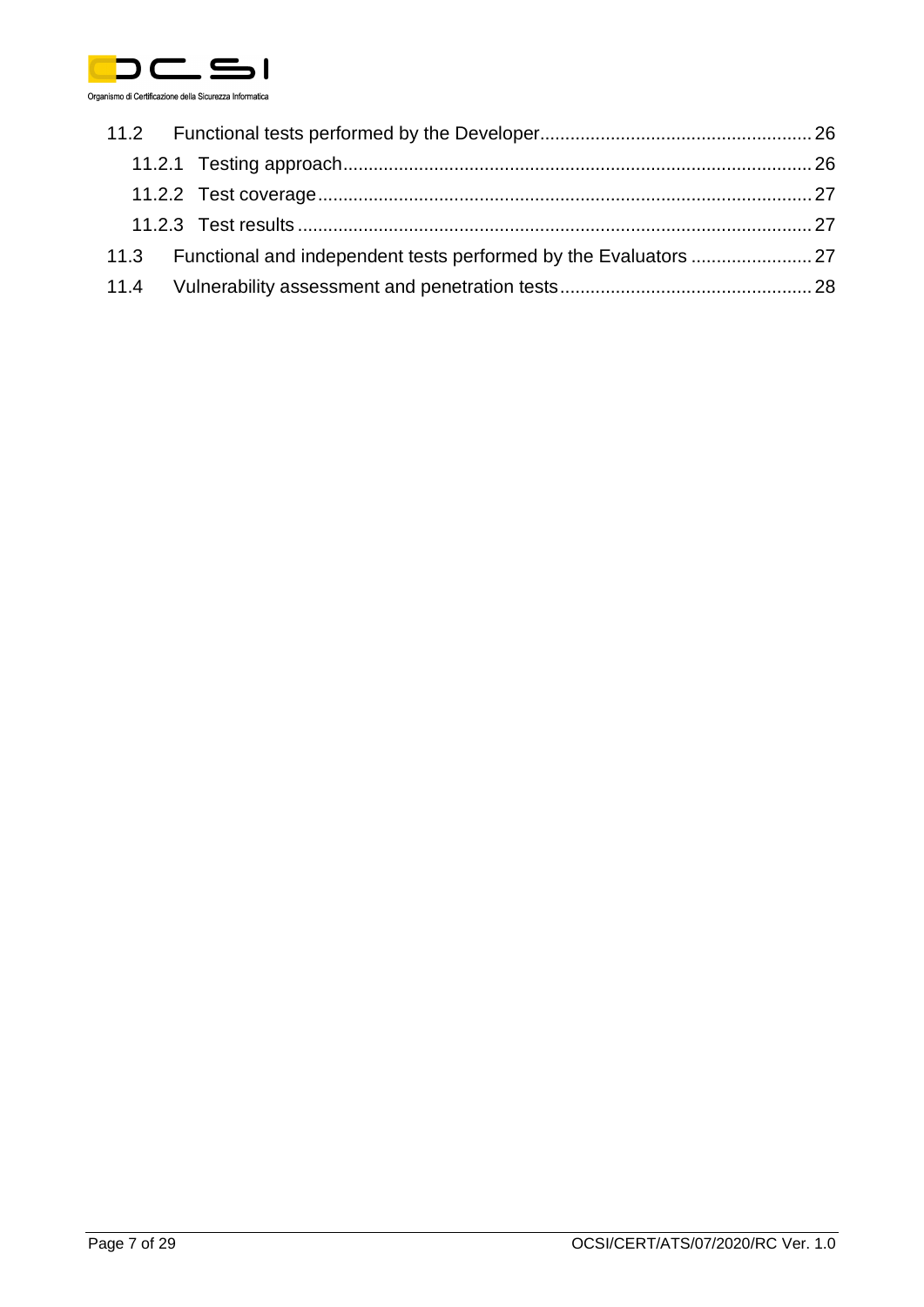

## <span id="page-7-0"></span>**3 Acronyms**

| <b>API</b>     | <b>Application Programming Interface</b>                                         |
|----------------|----------------------------------------------------------------------------------|
| <b>BES</b>     | <b>BigFix Enterprise Suite</b>                                                   |
| cc             | <b>Common Criteria</b>                                                           |
| <b>CCRA</b>    | <b>Common Criteria Recognition Arrangement</b>                                   |
| <b>CEM</b>     | <b>Common Evaluation Methodology</b>                                             |
| <b>CLI</b>     | <b>Command Line Interface</b>                                                    |
| <b>CPU</b>     | <b>Central Processing Unit</b>                                                   |
| <b>DNS</b>     | Domain Name System                                                               |
| <b>EAL</b>     | <b>Evaluation Assurance Level</b>                                                |
| <b>ETR</b>     | <b>Evaluation Technical Report</b>                                               |
| <b>FIPS</b>    | <b>Federal Information Processing Standards</b>                                  |
| <b>FTP</b>     | <b>File Transfer Protocol</b>                                                    |
| GB             | GigaByte                                                                         |
| <b>HTTPS</b>   | HyperText Transfer Protocol over Secure Socket Layer                             |
| HW             | Hardware                                                                         |
| <b>IEM</b>     | <b>IBM Endpoint Manager</b>                                                      |
| <b>ISO/OSI</b> | International Organization for Standardization / Open Systems<br>Interconnection |
| IT             | <b>Information Technology</b>                                                    |
| <b>LGP</b>     | Linea Guida Provvisoria                                                          |
| <b>LVS</b>     | Laboratorio per la Valutazione della Sicurezza                                   |
| <b>NIS</b>     | Nota Informativa dello Schema                                                    |
| <b>OCSI</b>    | Organismo di Certificazione della Sicurezza Informatica                          |
| <b>OS</b>      | <b>Operating System</b>                                                          |
| <b>PC</b>      | <b>Personal Computer</b>                                                         |
| <b>PGP</b>     | <b>Pretty Good Privacy</b>                                                       |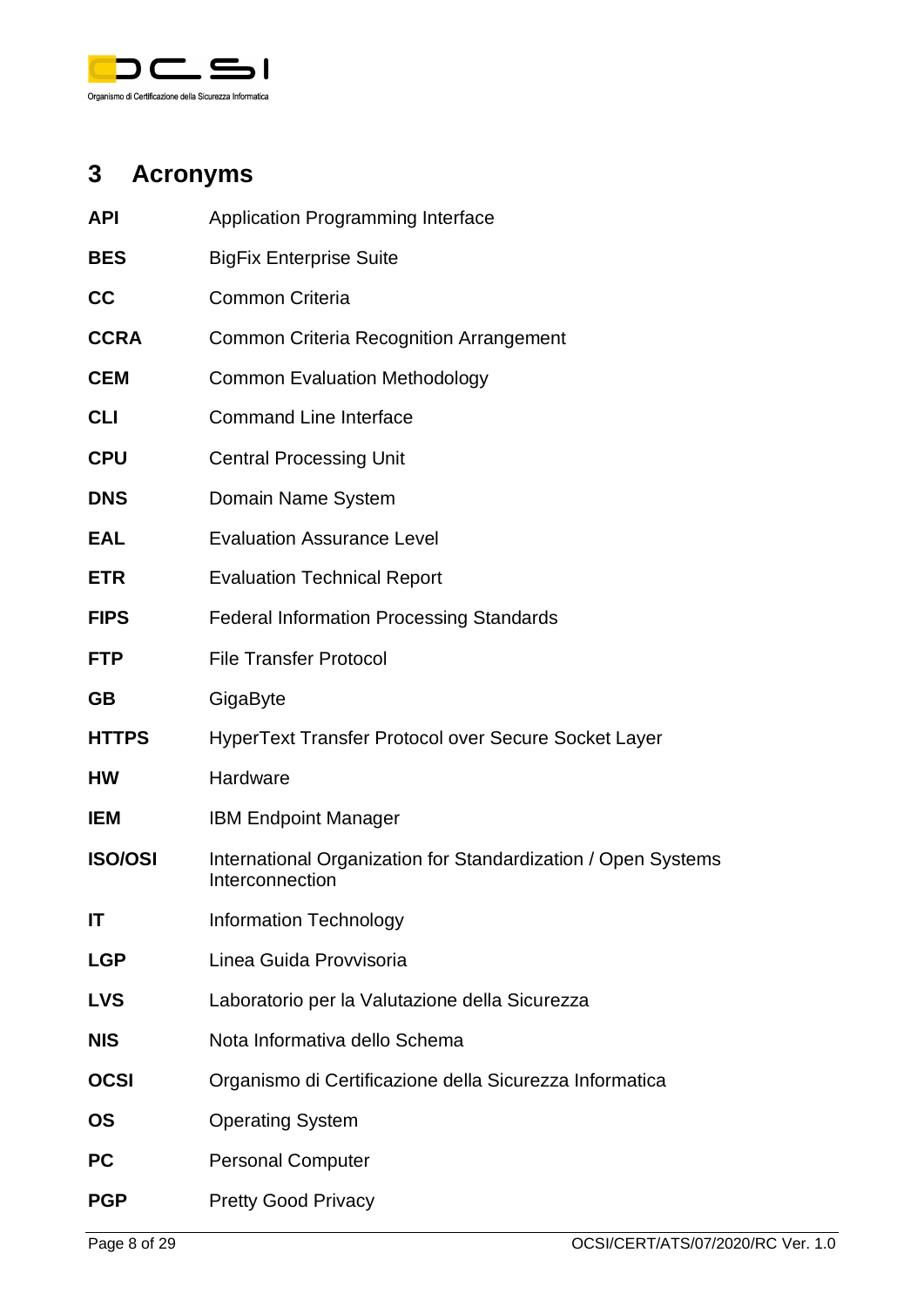

| <b>PP</b>   | <b>Protection Profile</b>                                                                                |
|-------------|----------------------------------------------------------------------------------------------------------|
| <b>RAM</b>  | <b>Random Access Memory</b>                                                                              |
| <b>REST</b> | <b>Representational State Transfer</b>                                                                   |
| <b>RHEL</b> | <b>Red Hat Enterprise Linux</b>                                                                          |
| <b>RPM</b>  | Red Hat Package Manager                                                                                  |
| <b>RSA</b>  | Rivest, Shamir, Adleman                                                                                  |
| <b>SAR</b>  | <b>Security Assurance Requirement</b>                                                                    |
| <b>SFP</b>  | <b>Security Function Policy</b>                                                                          |
| <b>SFR</b>  | <b>Security Functional Requirement</b>                                                                   |
| <b>SHA</b>  | Secure Hash Algorithm                                                                                    |
|             | <b>SOGIS-MRA</b> Senior Officials Group Information Systems Security – Mutual Recognition<br>Arrangement |
| <b>SSH</b>  | <b>Secure Shell</b>                                                                                      |
| <b>ST</b>   | <b>Security Target</b>                                                                                   |
| <b>SW</b>   | Software                                                                                                 |
| <b>TLS</b>  | <b>Transport Layer Security</b>                                                                          |
| <b>TOE</b>  | <b>Target of Evaluation</b>                                                                              |
| <b>TSF</b>  | <b>TOE Security Functionality</b>                                                                        |
| <b>UDP</b>  | User Datagram Protocol                                                                                   |
| <b>XML</b>  | eXtensible Markup Language                                                                               |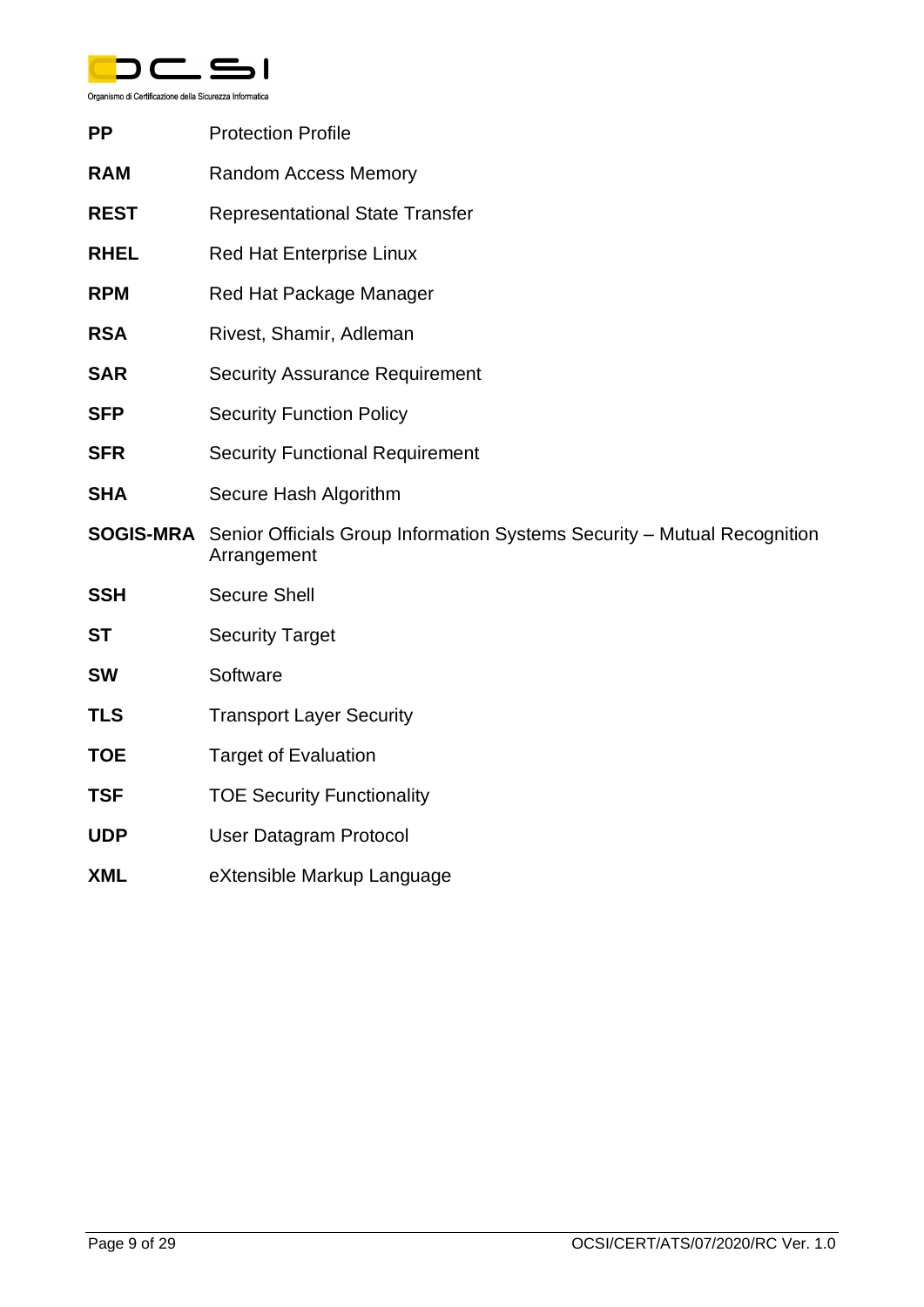

### <span id="page-9-0"></span>**4 References**

#### <span id="page-9-1"></span>**4.1 Criteria and regulations**

- [CC1] CCMB-2017-04-001, "Common Criteria for Information Technology Security Evaluation, Part 1 – Introduction and general model", Version 3.1, Revision 5, April 2017
- [CC2] CCMB-2017-04-002, "Common Criteria for Information Technology Security Evaluation, Part 2 – Security functional components", Version 3.1, Revision 5, April 2017
- [CC3] CCMB-2017-04-003, "Common Criteria for Information Technology Security Evaluation, Part 3 – Security assurance components", Version 3.1, Revision 5, April 2017
- [CCRA] "Arrangement on the Recognition of Common Criteria Certificates In the field of Information Technology Security", July 2014
- [CEM] CCMB-2017-04-004, "Common Methodology for Information Technology Security Evaluation – Evaluation methodology", Version 3.1, Revision 5, April 2017
- [LGP1] Schema nazionale per la valutazione e certificazione della sicurezza di sistemi e prodotti nel settore della tecnologia dell'informazione - Descrizione Generale dello Schema Nazionale - Linee Guida Provvisorie - parte 1 – LGP1 versione 1.0, Dicembre 2004
- [LGP2] Schema nazionale per la valutazione e certificazione della sicurezza di sistemi e prodotti nel settore della tecnologia dell'informazione - Accreditamento degli LVS e abilitazione degli Assistenti - Linee Guida Provvisorie - parte 2 – LGP2 versione 1.0, Dicembre 2004
- [LGP3] Schema nazionale per la valutazione e certificazione della sicurezza di sistemi e prodotti nel settore della tecnologia dell'informazione - Procedure di valutazione - Linee Guida Provvisorie - parte 3 – LGP3, versione 1.0, Dicembre 2004
- [NIS1] Organismo di certificazione della sicurezza informatica, Nota Informativa dello Schema N. 1/13 – Modifiche alla LGP1, versione 1.0, Novembre 2013
- [NIS2] Organismo di certificazione della sicurezza informatica, Nota Informativa dello Schema N. 2/13 – Modifiche alla LGP2, versione 1.0, Novembre 2013
- [NIS3] Organismo di certificazione della sicurezza informatica, Nota Informativa dello Schema N. 3/13 – Modifiche alla LGP3, versione 1.0, Novembre 2013
- [SOGIS] "Mutual Recognition Agreement of Information Technology Security Evaluation Certificates", Version 3, January 2010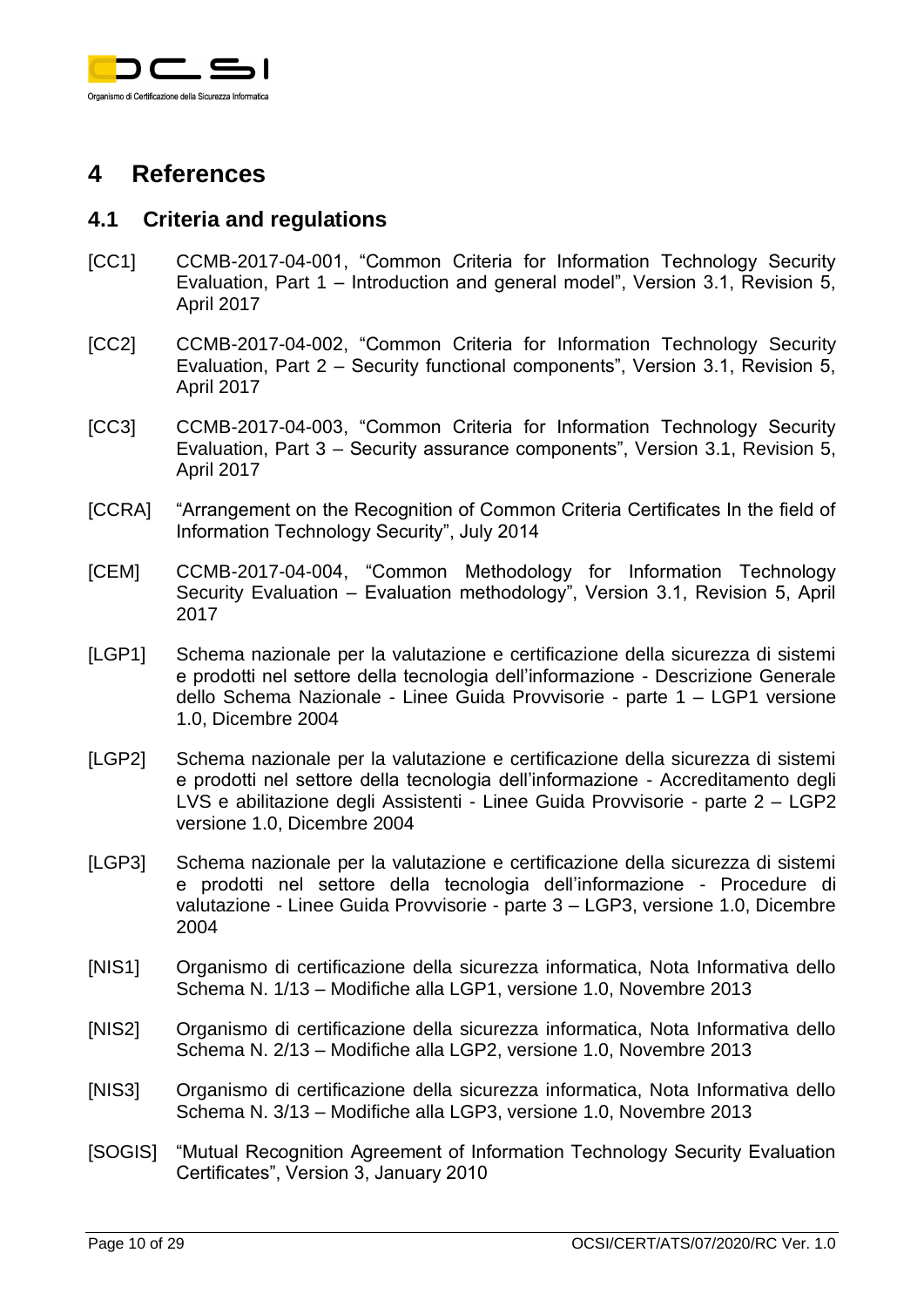

#### <span id="page-10-0"></span>**4.2 Technical documents**

- [BFASG] BigFix Version 10.0.1 Action Script Guide
- [BFCCCG] HCL BigFix Version 10.0.1 Common Criteria Configuration Guide, Version 1.9, 26 October 2021
- [BFCG] BigFix Configuration Guide, Version 10.0
- [BFCO] BigFix Console Operator's Guide, Version 10.0
- [BFIG] BigFix Installation Guide, Version 10.0
- [BFRA] BigFix Version 10.0.1 REST API
- [BFRG] BigFix Version 10.0.1 Relevance Guide
- [ETR] Final Evaluation Technical Report "HCL BigFix version 10.0.1.41", OCSI-CERT-ATS-07-2020\_ETR\_210322\_v1.1, Version 1.1, atsec information security GmbH, 22 March 2021
- [ST] HCL BigFix version 10.0.1 Common Criteria Security Target, Version 1.4, HCL Technologies Limited, 26 February 2021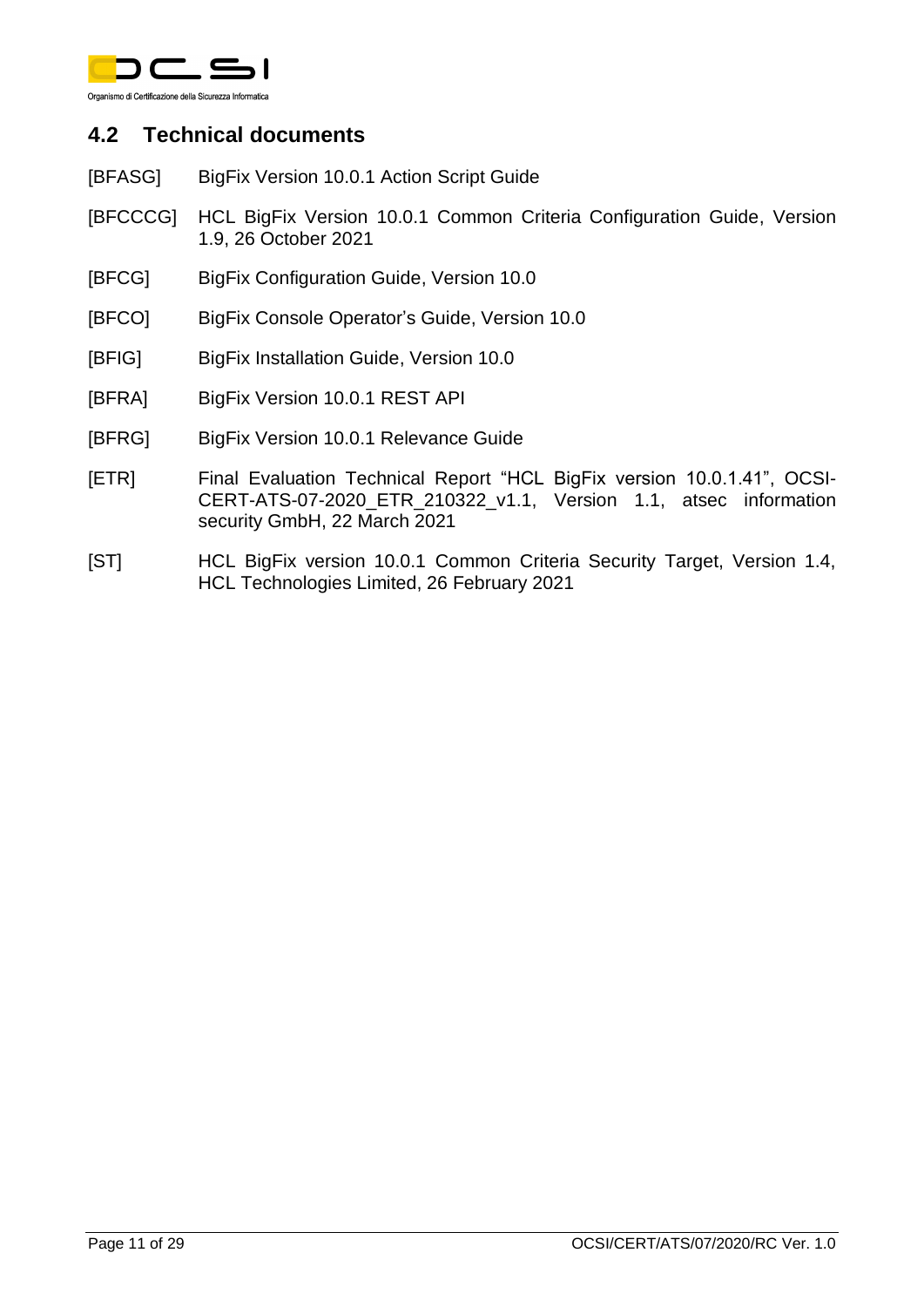

## <span id="page-11-0"></span>**5 Recognition of the certificate**

#### <span id="page-11-1"></span>**5.1 CC Certificates recognition in Europe (SOGIS-MRA)**

The European mutual recognition arrangement (SOGIS-MRA, version 3, [SOGIS]) became effective in April 2010 and provides mutual recognition of certificates based on the Common Criteria (CC) for the assurance levels up to and including EAL4 for all IT products. A higher recognition level for evaluations beyond EAL4 is provided for IT-Products related to specific Technical Domains only.

The current list of signatory nations and of technical domains for which the higher recognition applies and other details can be found on https://www.sogis.eu/.

The SOGIS-MRA logo printed on the certificate indicates that it is recognized under the terms of this agreement by signatory nations.

This certificate is recognized under SOGIS-MRA up to EAL2.

#### <span id="page-11-2"></span>**5.2 International CC Certificates recognition (CCRA)**

The current version of the international arrangement on the mutual recognition of certificates based on the CC (Common Criteria Recognition Arrangement, [CCRA] was ratified on 08 September 2014. It covers CC certificates compliant with collaborative Protection Profiles (cPP), up to and including EAL4, or certificates based on assurance components up to and including EAL2, with the possible augmentation of Flaw Remediation family (ALC\_FLR).

The current list of signatory nations and of collaborative Protection Profiles (cPP) and other details can be found on https://www.commoncriteriaportal.org/.

The CCRA logo printed on the certificate indicates that it is recognised under the terms of this agreement by signatory nations.

This certificate is recognised under CCRA up to EAL2.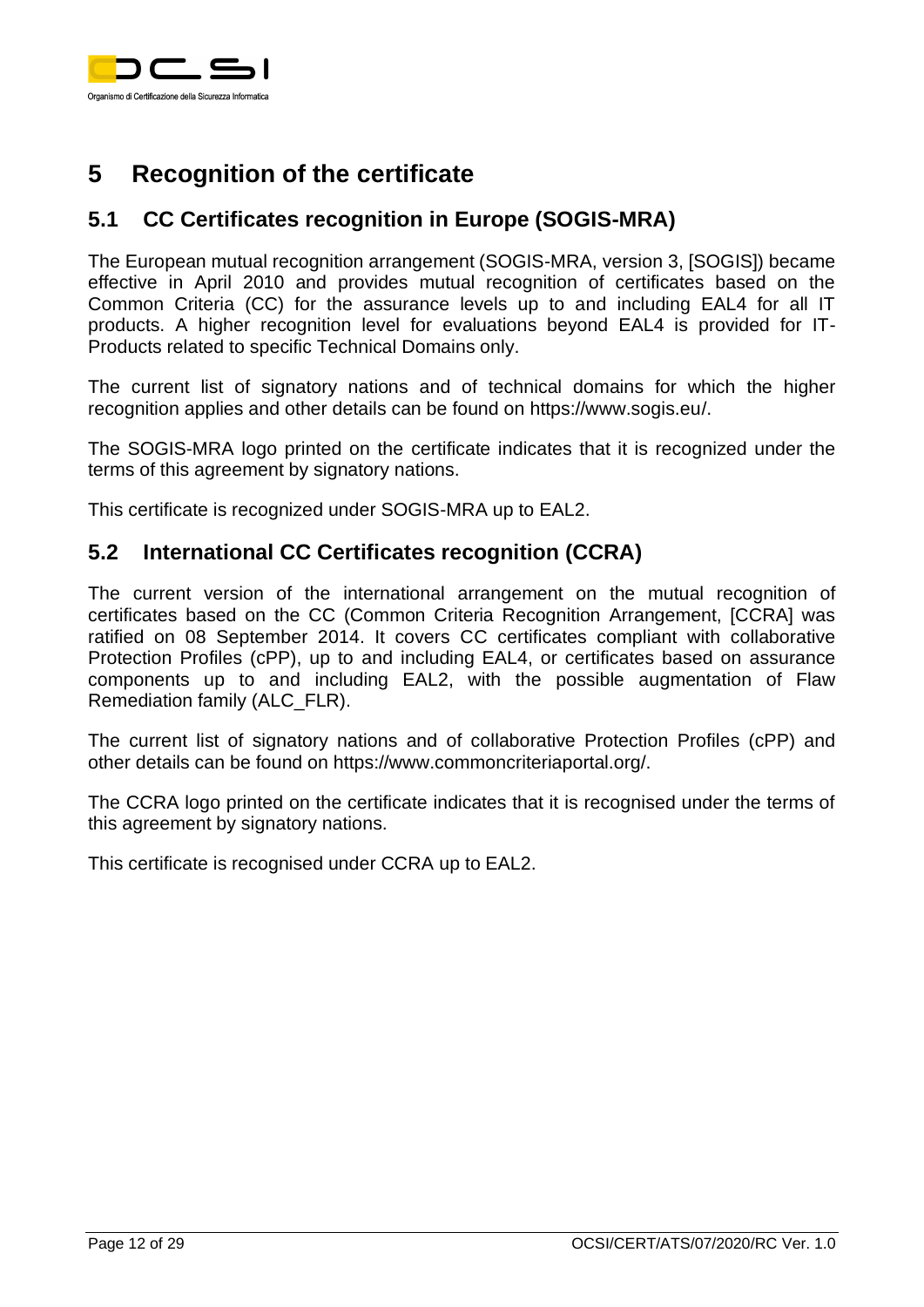

## <span id="page-12-0"></span>**6 Statement of certification**

The Target of Evaluation (TOE) is the software product "HCL BigFix version 10.0.1.41", also referred to in the following as "HCL BigFix", developed by HCL Technologies Limited.

The TOE is a centralized endpoint management system that allows authorized operators to monitor the system configurations of distributed endpoints (client computers) and enables operators to take any necessary corrective actions.

The evaluation has been conducted according to the requirements established by the Italian Scheme for the evaluation and security certification of systems and products in the information technology sector and described in the Provisional Guidelines [LGP1, LGP2, LGP3] and in the Scheme Information Notes [NIS1, NIS2, NIS3]. The Scheme is operated by the Italian Certification Body "Organismo di Certificazione della Sicurezza Informatica (OCSI)", established by the Prime Minister Decree (DPCM) of 30 October 2003 (O.J. n.98 of 27 April 2004).

The objective of the evaluation is to provide assurance that the TOE complies with the requirements specified in the Security Target [ST]; the potential consumers and/or users of the product should review also the Security Target, in addition to the present Certification Report. The evaluation activities have been carried out in accordance with the Common Criteria Part 3 [CC3] and the Common Evaluation Methodology [CEM].

The TOE resulted compliant with the requirements of Part 3 of the CC v 3.1 for the assurance level EAL2, according to the information provided in the Security Target [ST] and in the configuration shown in Annex  $B -$  [Evaluated configuration](#page-23-0) of this Certification Report.

The publication of the Certification Report is the confirmation that the evaluation process has been conducted in accordance with the requirements of the evaluation criteria Common Criteria - ISO/IEC 15408 ([CC1], [CC2], [CC3]) and the procedures indicated by the Common Criteria Recognition Arrangement [CCRA] and that no exploitable vulnerability was found. However, the Certification Body with such a document does not express any kind of support or promotion of the TOE.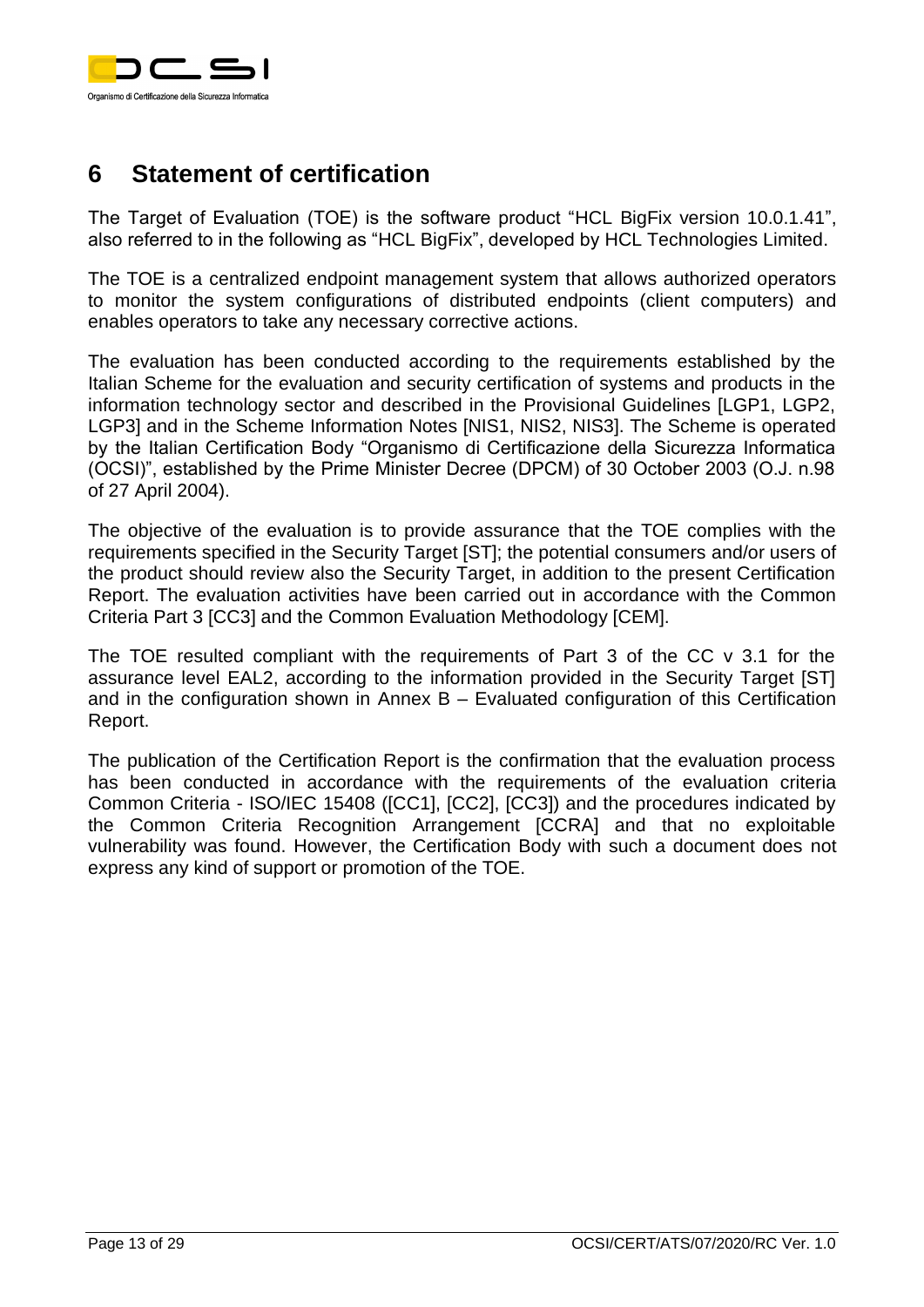

## <span id="page-13-0"></span>**7 Summary of the evaluation**

#### <span id="page-13-1"></span>**7.1 Introduction**

This Certification Report states the outcome of the Common Criteria evaluation of the product "HCL BigFix version 10.0.1.41" to provide assurance to the potential consumers that TOE security features comply with its security requirements.

In addition to the present Certification Report, the potential consumers of the product should review also the Security Target [ST], specifying the functional and assurance requirements and the intended operational environment.

| <b>TOE name</b>                   | HCL BigFix version 10.0.1.41                                                      |
|-----------------------------------|-----------------------------------------------------------------------------------|
| <b>Security Target</b>            | HCL BigFix version 10.0.1.41 Common Criteria<br>Security Target, Version 1.4 [ST] |
| <b>Evaluation Assurance Level</b> | EAL <sub>2</sub>                                                                  |
| <b>Developer</b>                  | <b>HCL Technologies Limited</b>                                                   |
| <b>Sponsor</b>                    | <b>HCL Technologies Limited</b>                                                   |
| <b>LVS</b>                        | atsec information security Srl                                                    |
| <b>CC</b> version                 | 3.1 Rev. 5                                                                        |
| PP conformance claim              | No compliance declared                                                            |
| <b>Evaluation starting date</b>   | 4 August 2020                                                                     |
| <b>Evaluation ending date</b>     | 22 March 2021                                                                     |

#### <span id="page-13-2"></span>**7.2 Executive summary**

The certification results apply only to the version of the product shown in this Certification Report and only if the operational environment assumptions described in the Security Target [ST] are fulfilled.

#### <span id="page-13-3"></span>**7.3 Evaluated product**

This section summarizes the main functional and security requirements of the TOE; for a detailed description, please refer to the Security Target [ST].

The TOE is a client-server application that allows monitoring and management of targeted IT systems from a central location. The TOE utilizes a patented Fixlet® technology to identify vulnerable or misconfigured computers in the enterprise and allows authorized users to remediate identified issues across the network.

Fixlet messages are available to an enterprise by subscribing to any of several Fixlet Sites that are maintained by the BigFix Fixlet Server which is not part of the TOE and is outside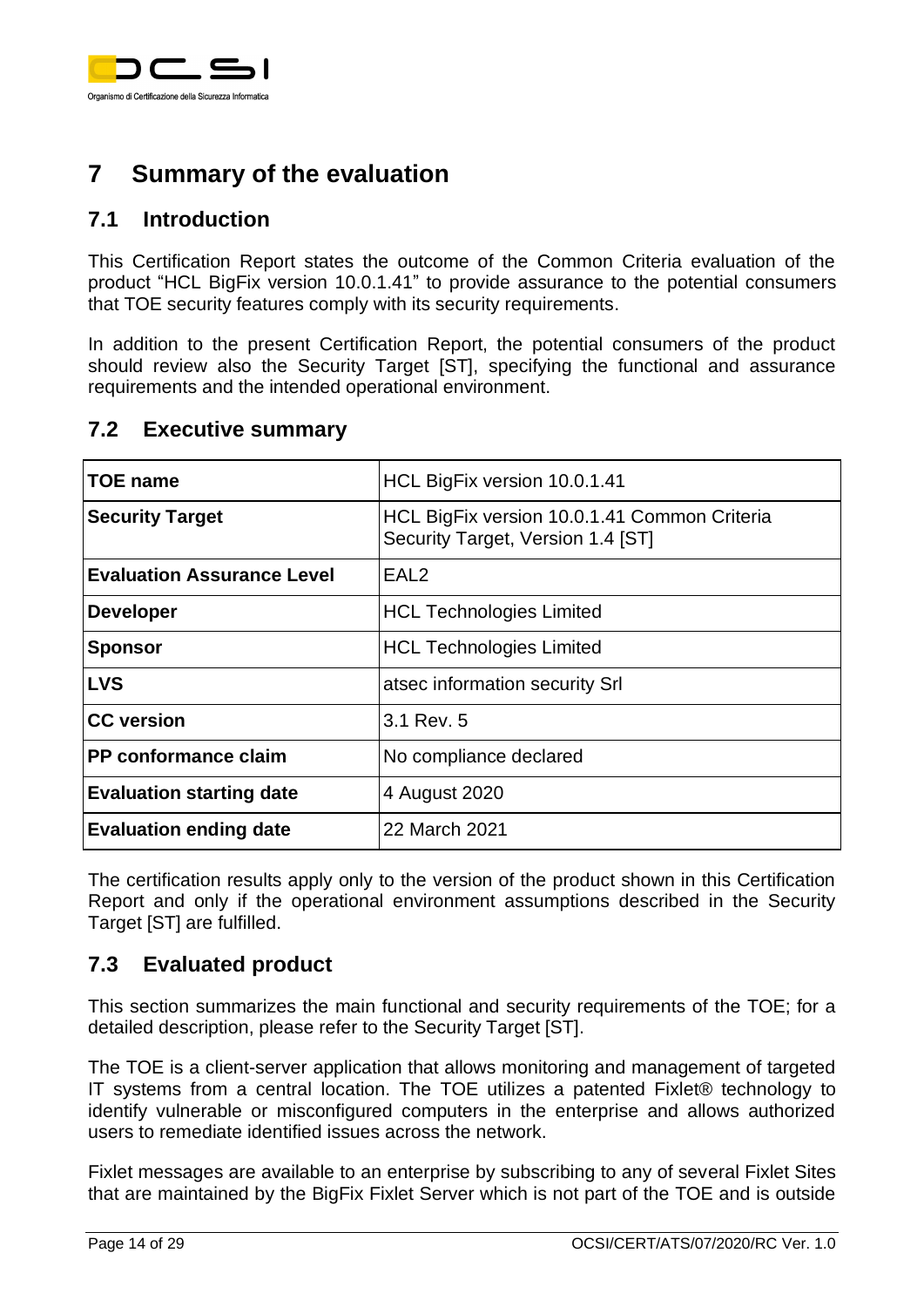

the evaluated configuration. Each Fixlet Site contains pre-tested, pre-packaged Fixlet messages that provide out-of-the-box management solutions. They constitute data that the TOE collects, distributes and otherwise utilizes via the Internet from the BigFix Fixlet Server to detect and remediate vulnerabilities.

Fixlets enable authorized users to perform the following functions within the enterprise:

- analyze the vulnerability status (i.e., patched or insecure configurations);
- distribute patches to vulnerable computers to maintain endpoint security;
- establish and enforce configuration security policies across the network;
- distribute and update software;
- manage the network from a central Console;
- view, modify and audit properties and configurations of the networked client computers.

The TOE contains built-in public/private key cryptographic capabilities to ensure the authenticity of the Fixlet messages and remedial Actions. Each Fixlet and Action received by a BigFix Client is authenticated by verifying a digital signature affixed by the applicable administrator to ensure that it was generated by an administrator authorized to perform corresponding operations. These authorized operations instruct BigFix Clients to view, modify and audit properties and configurations of the networked client computers. The results from those operations — or simply the gathered data — is encrypted and delivered back to the BES server.

#### <span id="page-14-0"></span>**7.3.1 TOE architecture**

The TOE consists of four software components:

- BigFix Server
- BigFix Console
- BigFix Client (i.e., Agent)
- BigFix Relay

During installation of the TOE, the authorized Site Administrator creates a Masthead that ties the TOE together. Among other things, this Masthead includes a key (signed by the Site Administrator) to authenticate any instructions from the BigFix Server. Following is an overview of each of the components, hereinafter referred to as Server, Console, Client and Relay.

The TOE provides an authorized user the ability to assess the status of client machines Operating System (OS), applications, anti-virus signatures, etc. (using Fixlets) and provides the ability to update these machines as necessary (using Actions). The TOE relies on the ability of client machines to periodically check with the server (or designated relay) the most current Fixlets and/or Actions that can be obtained.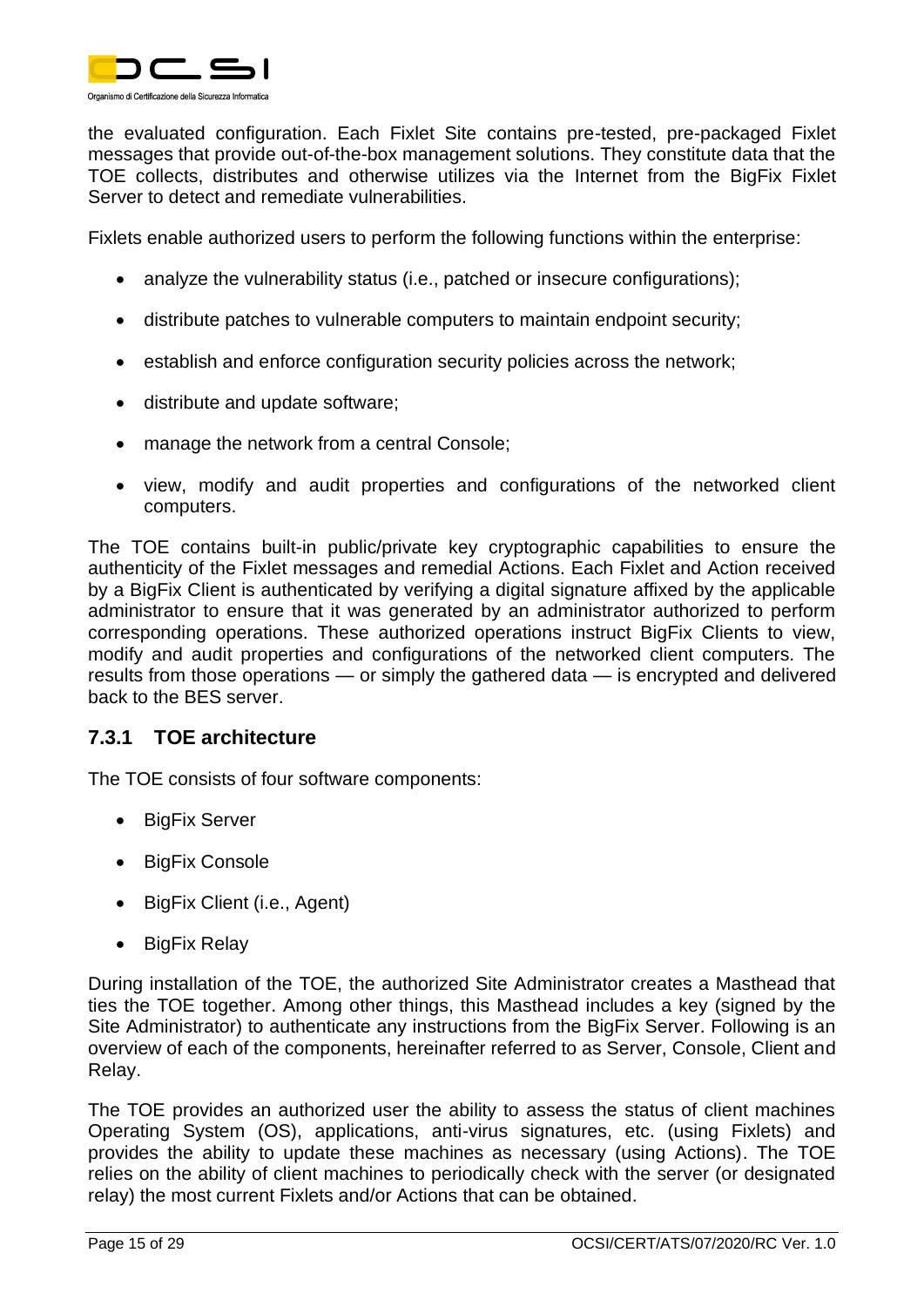

[Figure 1](#page-15-0) depicts an overview of the basic TOE architecture. There is at least one server that gathers Fixlets from the BigFix Fixlet Server on Internet where they can be viewed by the console operator and distributed to the relays. Each client inspects its local computer environment and reports any relevant Fixlets back to the relay, which compresses the data and passes it back up to the servers.

The solid arrows in [Figure 1](#page-15-0) reflect the required TOE components as well as the optional Fixlet service in the IT Environment provided by BigFix via the Internet. Note that while [Figure 1](#page-15-0) depicts the TOE as computers of various types, the TOE consists only of software running in the context of the computers and their installed operating systems.



Figure 1 - TOE architecture

<span id="page-15-0"></span>![](_page_15_Figure_5.jpeg)

<span id="page-15-1"></span>Figure 2 - TOE logical view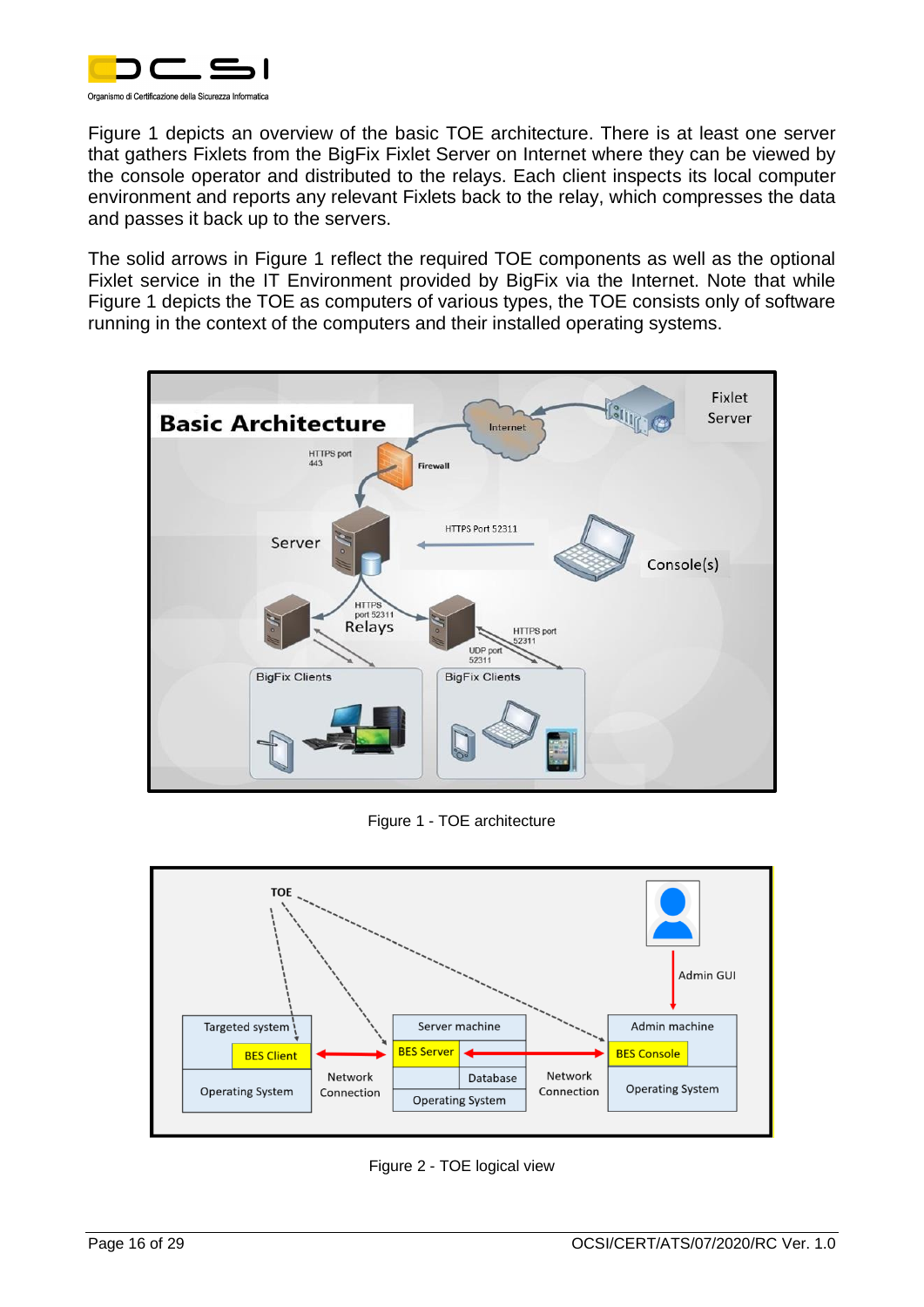![](_page_16_Picture_0.jpeg)

[Figure 2](#page-15-1) is a logical view of the primary TOE components in the context of their host computers. Note that a Relay is essentially a combination of Client and Server components acting to store and forward communications in both directions. Relays are optional components that do not affect the security functions of the TOE, but provide for network efficiency in distributing Fixlets and actions.

#### <span id="page-16-0"></span>**7.3.2 TOE security features**

The Security Problem of the TOE, including security objectives, assumptions, threats and organizational security policies, is defined in sect. 3 of the Security Target [ST].

For a detailed description of the TOE Security Functions, consult sect. 1.4.3 of the Security Target [ST]. The most significant aspects are summarized below:

- **Cryptographic Support**: the TOE performs cryptographic operations by providing Rivest-Shamir-Adleman (RSA) public/private key pairs for the purpose of digitally signing Actions within the infrastructure. These signatures enable the TOE to authenticate and ensure the integrity of remedial actions as they are collected, distributed and deployed by various components of the TOE across the network. To protect the data collected from the clients, the TOE generates RSA public/private key pairs used for encryption that are distributed from the Server to Clients and Relays.
- **User Data Protection**: the TOE provides an Action Information Flow Control SFP that controls the application of Actions via Clients. Actions are provided by Operators. The TOE Server facilitates the distribution of applicable Actions to Clients and those Clients will only accept and apply Actions when it can be validated that they have come from an authorized source (e.g., an Operator assigned to manage that Client).
- **Identification and Authentication (I&A)**: the TOE requires users (i.e., administrators) to be identified and authenticated before completing any security management related actions. Once an administrator is authenticated, the TOE enforces role-based rules and only Master Operator can change the rules and attributes on behalf of users.
- **Security Management**: the TOE provides security management functions that can only be accessed by authorized administrators. The TOE restricts the ability to determine the behavior of, disable, enable, modify the behavior of the functions (i.e., security policy rules and privileges) by role and the TOE also provides the functions necessary for effective management of the TOE security functions.
- **Protection of the TOE Security Functions (TSF)**: the TOE enforces the use of TLS v1.2/HTTPS to protect the communications channel among all TOE components (Server, Console, Relay and Clients). The TOE protects the security of data and operation results data gathered on networked client computers by encrypting this data before it is transmitted over the network.
- **Trusted path/channels**: the TOE enforces the use of TLS v1.2/HTTPS to protect the communications channel between the TOE and Fixlet Servers, which are considered external IT entities. The TOE enforces the use of TLS v1.2 for the REST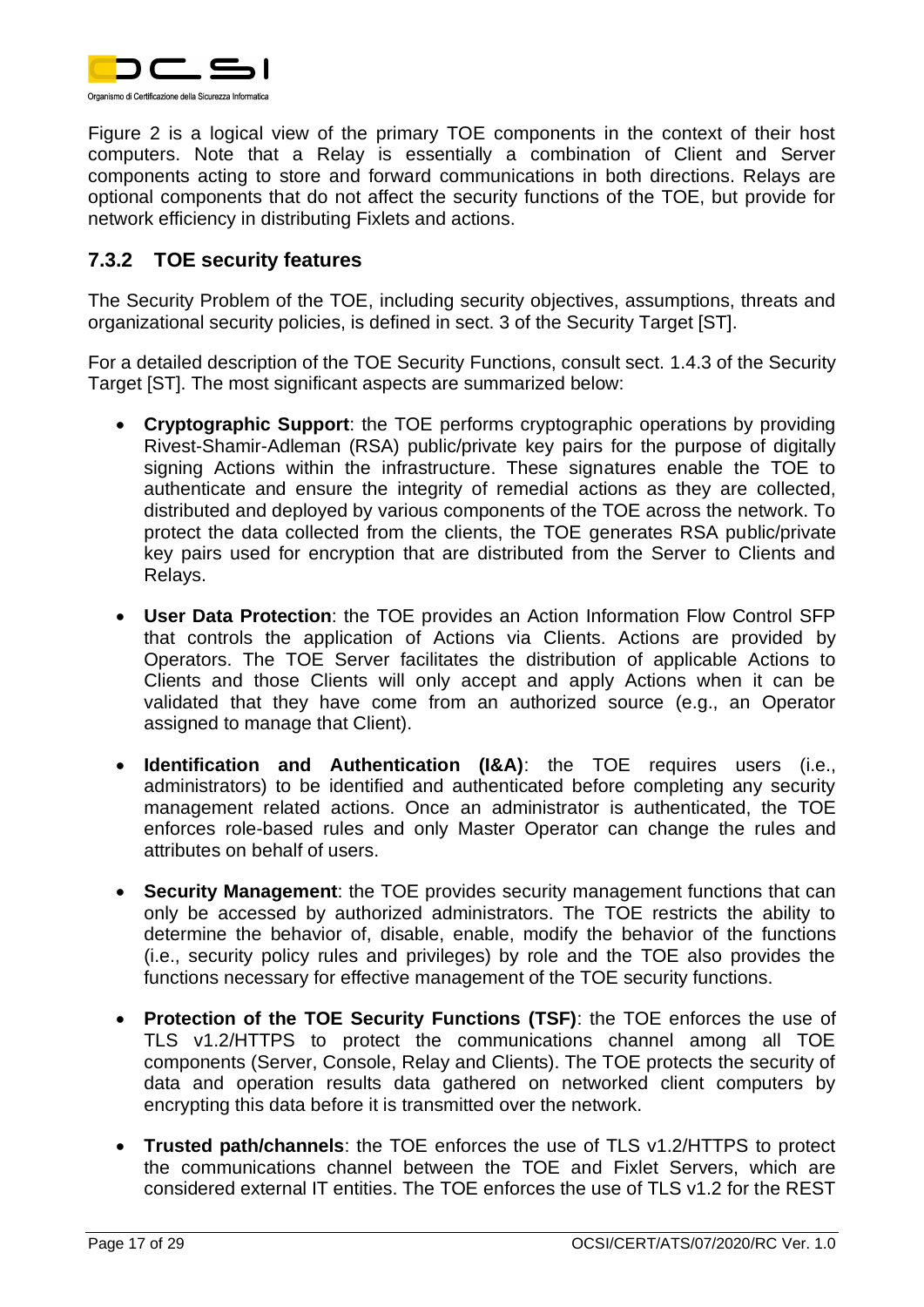![](_page_17_Picture_0.jpeg)

API interface provided by the TOE to allow external IT entities to perform security management functions.

#### <span id="page-17-0"></span>**7.4 Documentation**

The guidance documentation specified in Annex  $A -$  Guidelines for the secure use of the [product](#page-21-0) is delivered to the customer together with the product.

The guidance documentation contains all the information for secure initialization, configuration and secure usage the TOE in accordance with the requirements of the Security Target [ST].

Customers should also follow the recommendations for the secure usage of the TOE contained in sect. [8.2](#page-20-0) of this report.

#### <span id="page-17-1"></span>**7.5 Protection profile conformance claims**

<span id="page-17-2"></span>The Security Target [ST] does not claim conformance to any Protection Profile.

#### **7.6 Functional and assurance requirements**

All Security Assurance Requirements (SAR) have been selected from CC Part 3 [CC3].

All Security Functional Requirements (SFR) have been selected from CC Part 2 [CC2].

Please refer to the Security Target [ST] for the complete description of all security objectives, the threats that these objectives should address, the Security Functional Requirements (SFR) and the security functions that realize the same objectives.

#### <span id="page-17-3"></span>**7.7 Evaluation conduct**

The evaluation has been conducted in accordance with the requirements established by the Italian Scheme for the evaluation and certification of security systems and products in the field of information technology and expressed in the Provisional Guideline [LGP3] and the Scheme Information Note [NIS3] and in accordance with the requirements of the Common Criteria Recognition Arrangement [CCRA].

The purpose of the evaluation is to provide assurance on the effectiveness of the TOE to meet the requirements stated in the relevant Security Target [ST], whose review is recommended to potential consumers. Initially, the Security Target has been evaluated to ensure that constitutes a solid basis for an evaluation in accordance with the requirements expressed by the standard CC. Then, the TOE has been evaluated on the basis of the statements contained in such a Security Target. Both phases of the evaluation have been conducted in accordance with the CC Part 3 [CC3] and the Common Evaluation Methodology [CEM].

The Certification Body OCSI has supervised the conduct of the evaluation performed by the evaluation facility (LVS) atsec information security Srl.

The evaluation was completed on 22 March 2021 with the issuance by the LVS of the Evaluation Technical Report [ETR] that has been approved by the Certification Body on 26 March 2021. Then, the Certification Body issued this Certification Report.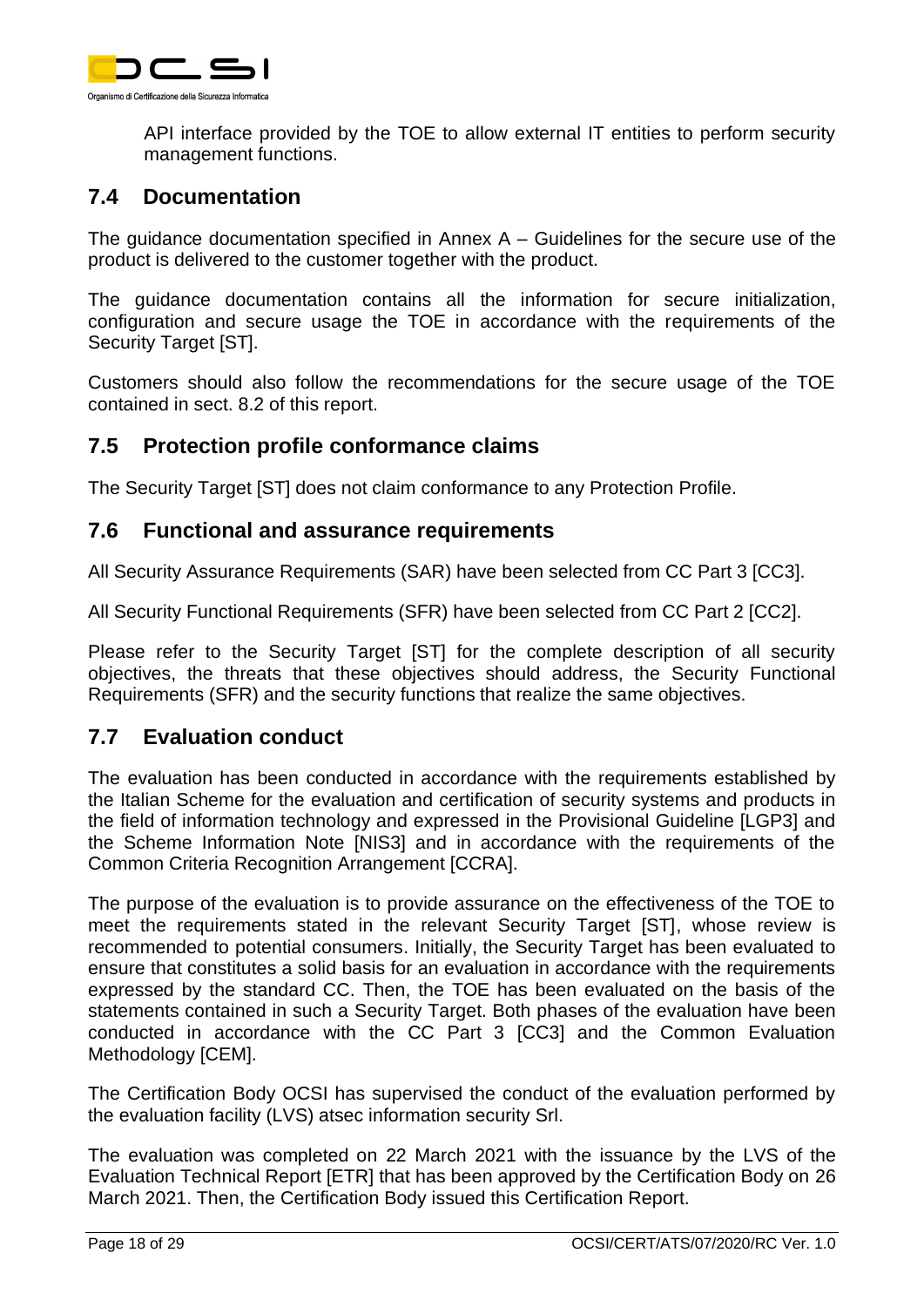![](_page_18_Picture_0.jpeg)

#### <span id="page-18-0"></span>**7.8 General considerations about the certification validity**

The evaluation focused on the security features declared in the Security Target [ST], with reference to the operational environment specified therein. The evaluation has been performed on the TOE configured as described in Annex B – [Evaluated configuration.](#page-23-0) Potential customers are advised to check that this corresponds to their own requirements and to pay attention to the recommendations contained in this Certification Report.

The certification is not a guarantee that no vulnerabilities exist; it remains a probability (the smaller, the higher the assurance level) that exploitable vulnerabilities can be discovered after the issuance of the certificate. This Certification Report reflects the conclusions of the certification at the time of issuance. Potential customers are invited to check regularly the arising of any new vulnerability after the issuance of this Certification Report, and if the vulnerability can be exploited in the operational environment of the TOE, check with the Developer if security updates have been developed and if those updates have been evaluated and certified.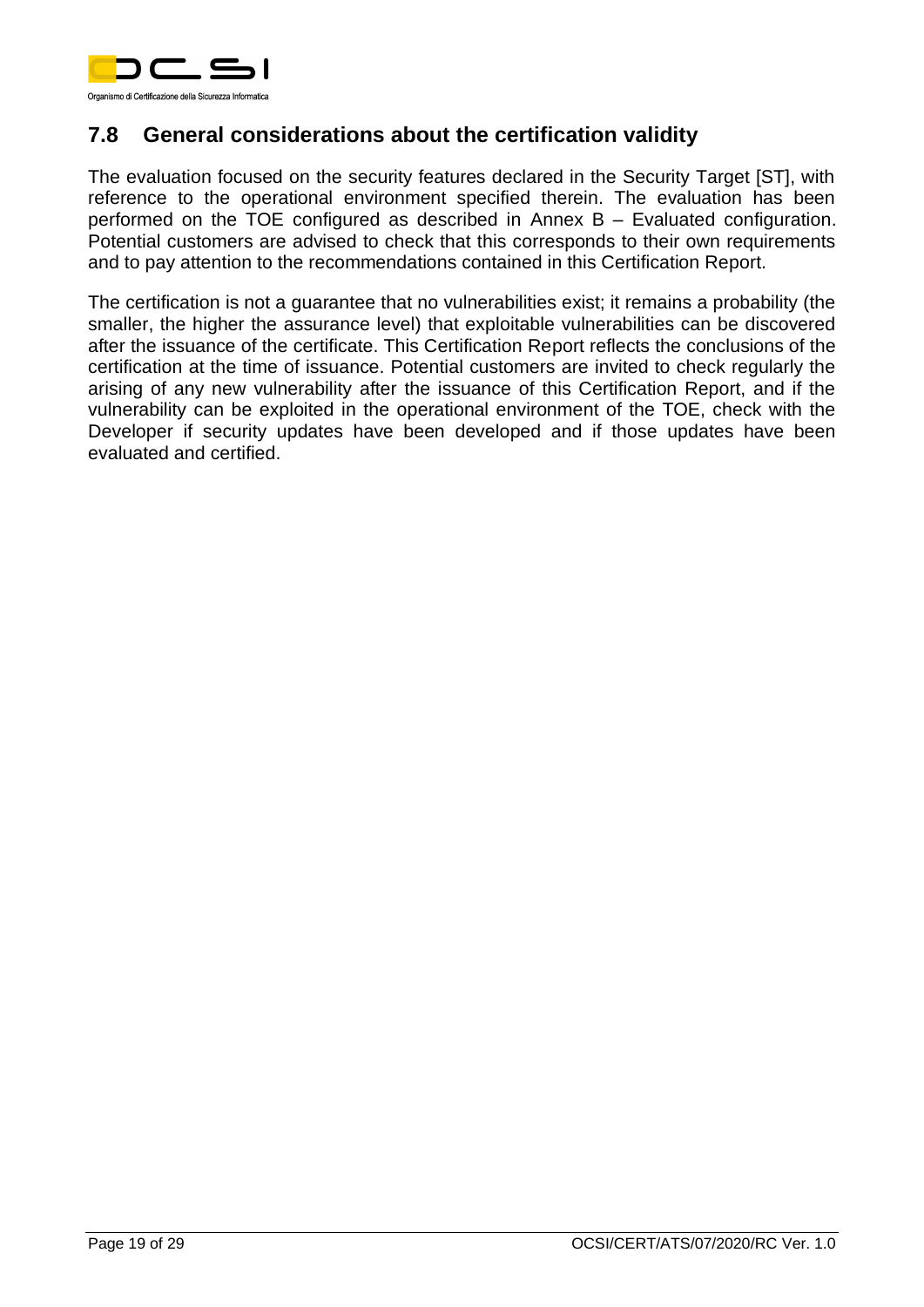![](_page_19_Picture_0.jpeg)

## <span id="page-19-0"></span>**8 Evaluation outcome**

#### <span id="page-19-1"></span>**8.1 Evaluation results**

Following the analysis of the Evaluation Technical Report [ETR] released by the LVS and documents required for the certification, and considering the evaluation activities carried out, on the basis of the evidence examined by the Certification group, OCSI concluded that the TOE "HCL BigFix version 10.0.1.41" meets the requirements of Part 3 of the Common Criteria [CC3] provided for the evaluation assurance level EAL2, with respect to the security functions described in the Security Target [ST] and the evaluated configuration, shown in Annex B – [Evaluated configuration.](#page-23-0)

[Table 1](#page-20-1) summarises the final verdicts for each activity carried out by the LVS in accordance with the assurance requirements established in [CC3] for the evaluation assurance level EAL2.

| <b>Assurance classes and components</b>     | <b>Verdict</b>   |      |
|---------------------------------------------|------------------|------|
| <b>Security Target evaluation</b>           | <b>Class ASE</b> | Pass |
| Conformance claims                          | ASE_CCL.1        | Pass |
| Extended components definition              | ASE_ECD.1        | Pass |
| ST introduction                             | ASE_INT.1        | Pass |
| Security objectives                         | ASE_OBJ.2        | Pass |
| Derived security requirements               | ASE_REQ.2        | Pass |
| <b>Security Problem Definition</b>          | ASE_SPD.1        | Pass |
| TOE summary specification                   | ASE_TSS.1        | Pass |
| <b>Development</b>                          | <b>Class ADV</b> | Pass |
| Security architecture description           | ADV_ARC.1        | Pass |
| Security-enforcing functional specification | ADV_FSP.2        | Pass |
| Basic design                                | ADV_TDS.1        | Pass |
| <b>Guidance documents</b>                   | <b>Class AGD</b> | Pass |
| Operational user guidance                   | AGD_OPE.1        | Pass |
| Preparative procedures                      | AGD_PRE.1        | Pass |
| Life cycle support                          | <b>Class ALC</b> | Pass |
| Use of a CM system                          | ALC_CMC.2        | Pass |
| Parts of the TOE CM coverage                | ALC_CMS.2        | Pass |
| Delivery procedures                         | ALC_DEL.1        | Pass |
| <b>Tests</b>                                | <b>Class ATE</b> | Pass |
| Evidence of coverage                        | ATE_COV.1        | Pass |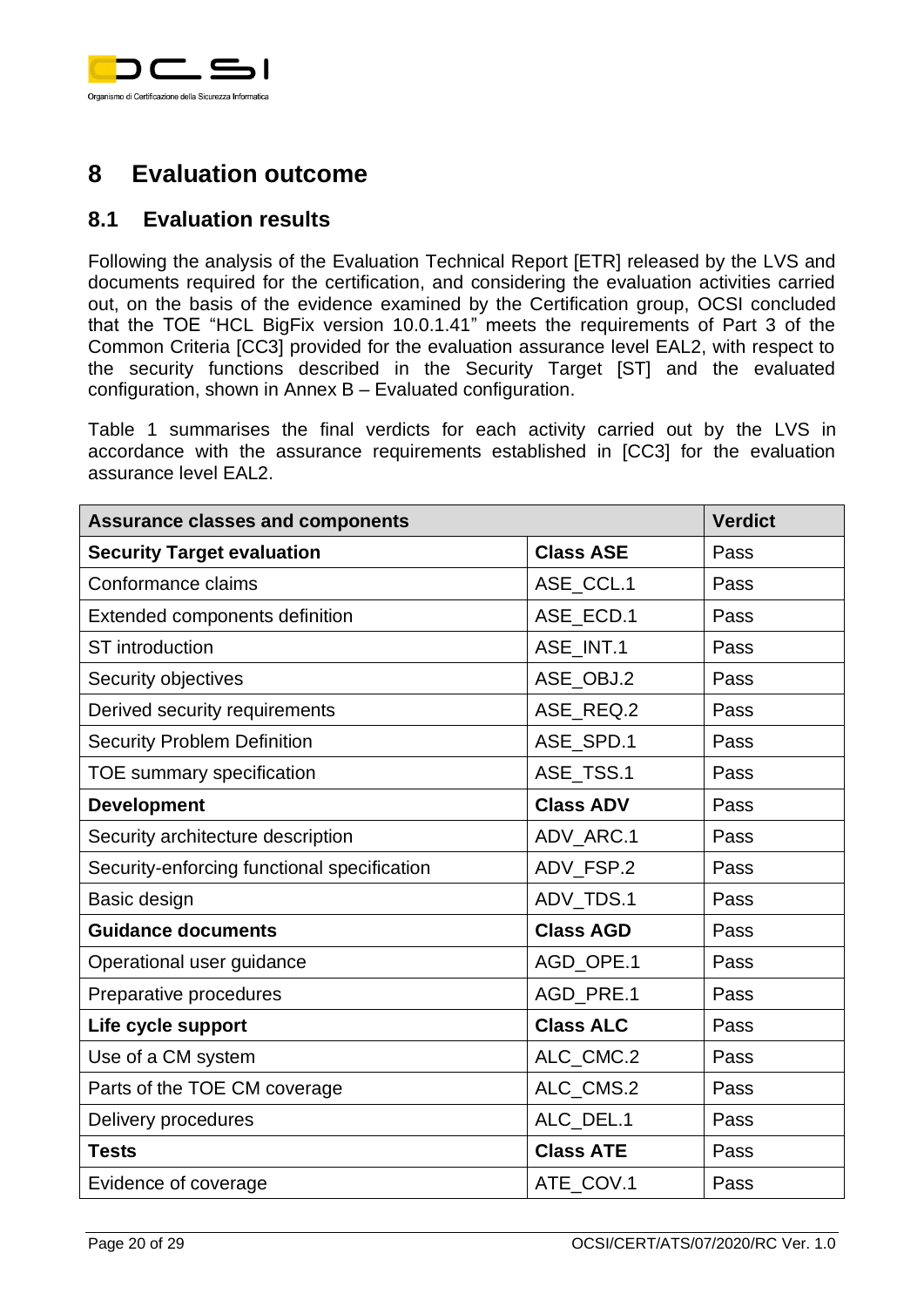![](_page_20_Picture_0.jpeg)

| <b>Assurance classes and components</b> |                  | <b>Verdict</b> |
|-----------------------------------------|------------------|----------------|
| <b>Functional testing</b>               | ATE FUN.1        | Pass           |
| Independent testing – sample            | ATE IND.2        | Pass           |
| <b>Vulnerability assessment</b>         | <b>Class AVA</b> | Pass           |
| Vulnerability analysis                  | AVA VAN.2        | Pass           |

Table 1 - Final verdicts for the assurance requirements

#### <span id="page-20-1"></span><span id="page-20-0"></span>**8.2 Recommendations**

The conclusions of the Certification Body (OCSI) are summarized in sect. [6](#page-12-0) (Statement of Certification).

Potential customers of the product "HCL BigFix version 10.0.1.41" are suggested to properly understand the specific purpose of this certification reading this Report with reference to the Security Target [ST].

The TOE must be used according to the Security Objectives for the operational environment specified in sect. 4.2 of the Security Target [ST]. It is assumed that, in the operational environment of the TOE, all the assumptions and the Organizational security policies described, respectively, in sect. 3.2 and 3.3 of the Security Target [ST] are respected.

This Certification Report is valid for the TOE in its evaluated configuration; in particular, Annex A – [Guidelines for the secure use of the product](#page-21-0) includes a number of recommendations relating to delivery, initialization and secure usage of the product, according to the guidance documentation provided together with the TOE ([BFASG], [BFCCCG], [BFCG], [BFCM], [BFCO], [BFIG], [BFRA], [BFRG]).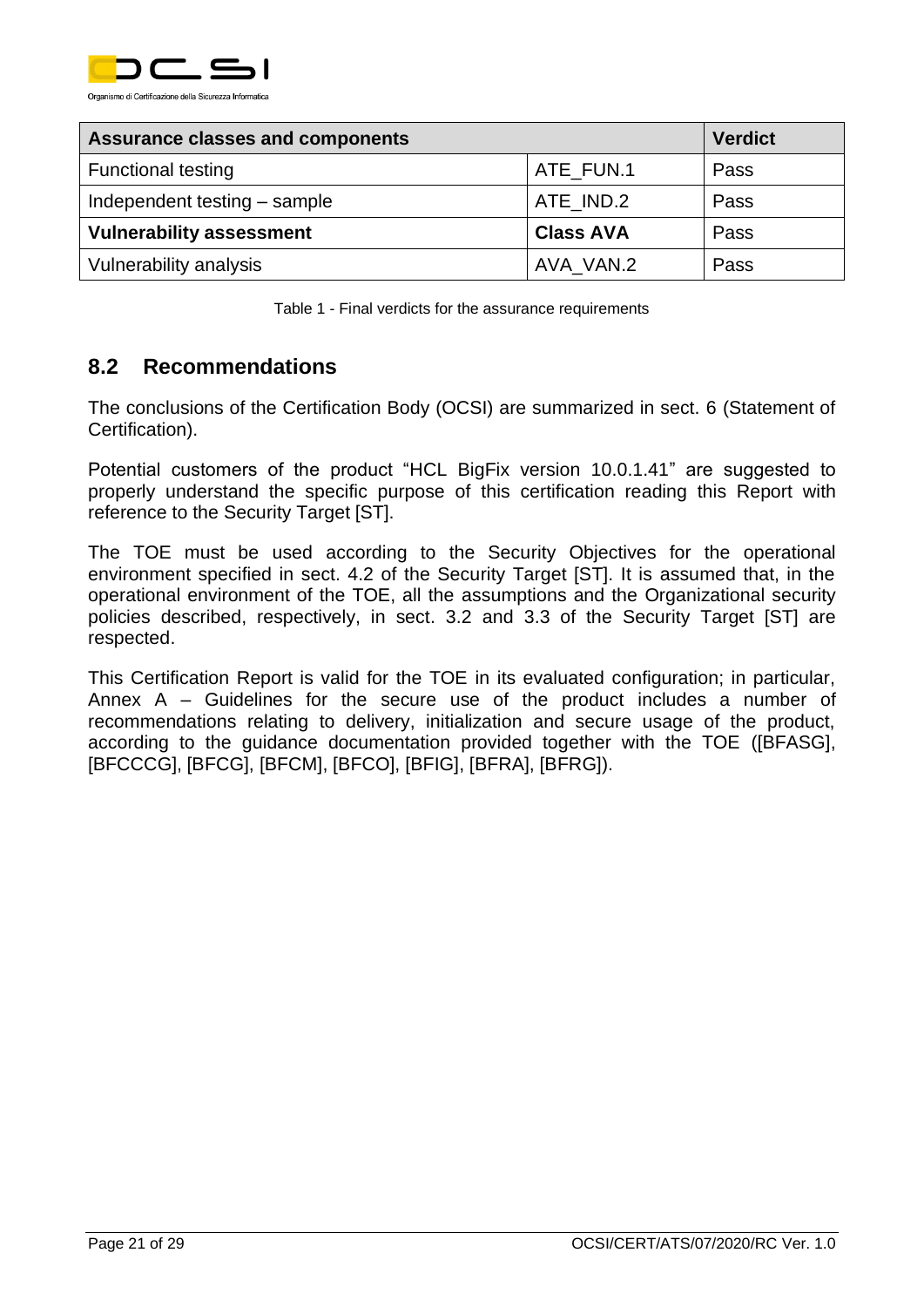![](_page_21_Picture_0.jpeg)

## <span id="page-21-0"></span>**9 Annex A – Guidelines for the secure use of the product**

This annex provides considerations particularly relevant to the potential customers of the product.

### <span id="page-21-1"></span>**9.1 TOE Delivery**

The TOE delivery procedure consists in downloading the following files from the BigFix Enterprise Suite Download Center and verifying them:

- BigFix Installation Generator
- Hot fix version 10.0.1.45 for BigFix Administration tool
- BigFix Clients
- BigFix Guidance

The CC-evaluated HCL BigFix version 10.0.1.41 is available as self-extracting (.exe) file. Namely, the BigFix Windows server image, called Installation Generator - Windows (BigFix 10.0.1.41.exe), contains the HCL BigFix server, HCL BigFix Client, HCL BigFix Console and the BigFix Administration Tool.

The BigFix Administration tool hot fix executable is currently available at: https://software.bigfix.com/download/bes/100/10.0.1.45/BESAdmin.exe.

The TOE also includes two BigFix Clients available for Windows 10 and for RHEL 6-8 platforms. Namely, the image of the Windows BigFix Client is available on the BigFix Server installation folder, while the image of the RHEL BigFix Client can be download from the download center.

Before using the TOE the downloaded files can be verified as follows:

- *Windows packages*: to guarantee authenticity of the downloaded software, the Windows files are digitally signed by "HCL America Inc.". Integrity information is available for each package in terms of size, SHA-1 signature, SHA-256 signature by simply opening the file properties on Windows.
- *RPM Packages*: to guarantee the authenticity of the RPM packages, the Red Hat RPM packages are signed with a PGP key. The files are digitally signed by "IBM Corp. and HCL Technologies Limited". It is possible to download and import the public key for that signature by running the BES Support Fixlet named Import BigFix version 9.5 public GPG key for RedHat RPMs. For more information on how to import the PGP key and verify the package refer to chapter "Signed Client Red Hat RPM packages" of PDF documentation "BigFix Installation Guide" [BFIG].
- *Guidance*: To guarantee authenticity of the downloaded files, integrity information is available for each guidance in terms of size, SHA-1 signature, SHA-256 signature.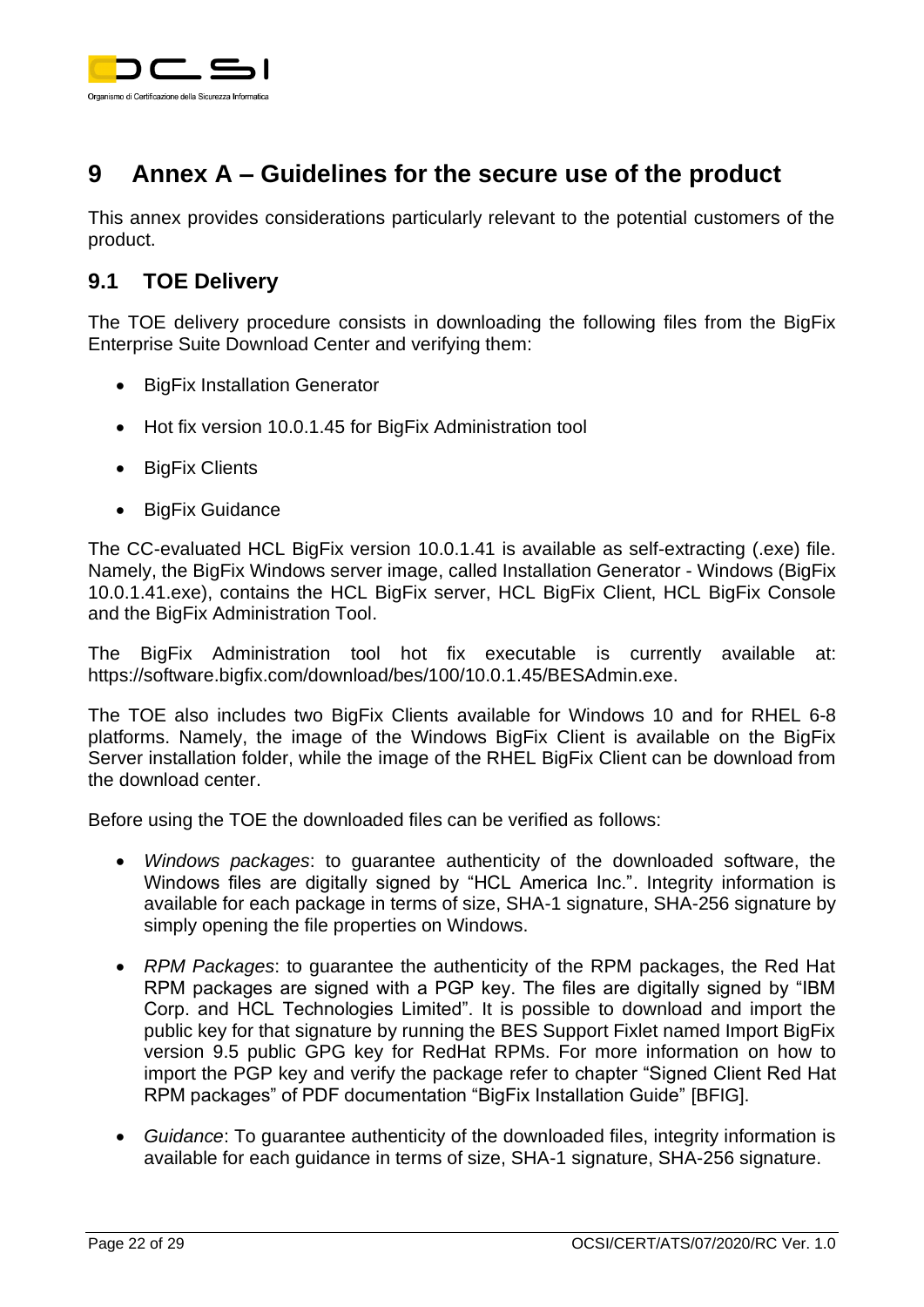![](_page_22_Picture_0.jpeg)

The TOE is enabled by a license key. Information on license keys can be obtained from the HCL Federal Sales Operations team or from the HCL Federal Support Center for information.

#### <span id="page-22-0"></span>**9.2 Installation, initialization and secure usage of the TOE**

For secure installation and configuration of the TOE refer to the guidance documents [BFIG], [BFCG] and [BFCCCG], where BigFix platform set-up is provided along with some sample deployment scenarios, configuration scenarios and types of installation on Windows and Linux machines. Platform management tasks are also included. In [BFCCCG] details on the application of the hot fix is provided.

For secure usage of the TOE refer to the guidance documents [BFASG], [BFCO], [BFRA] and [BFRG]. They contain information on usage of the Console, REST API, Scripts and Relevance language.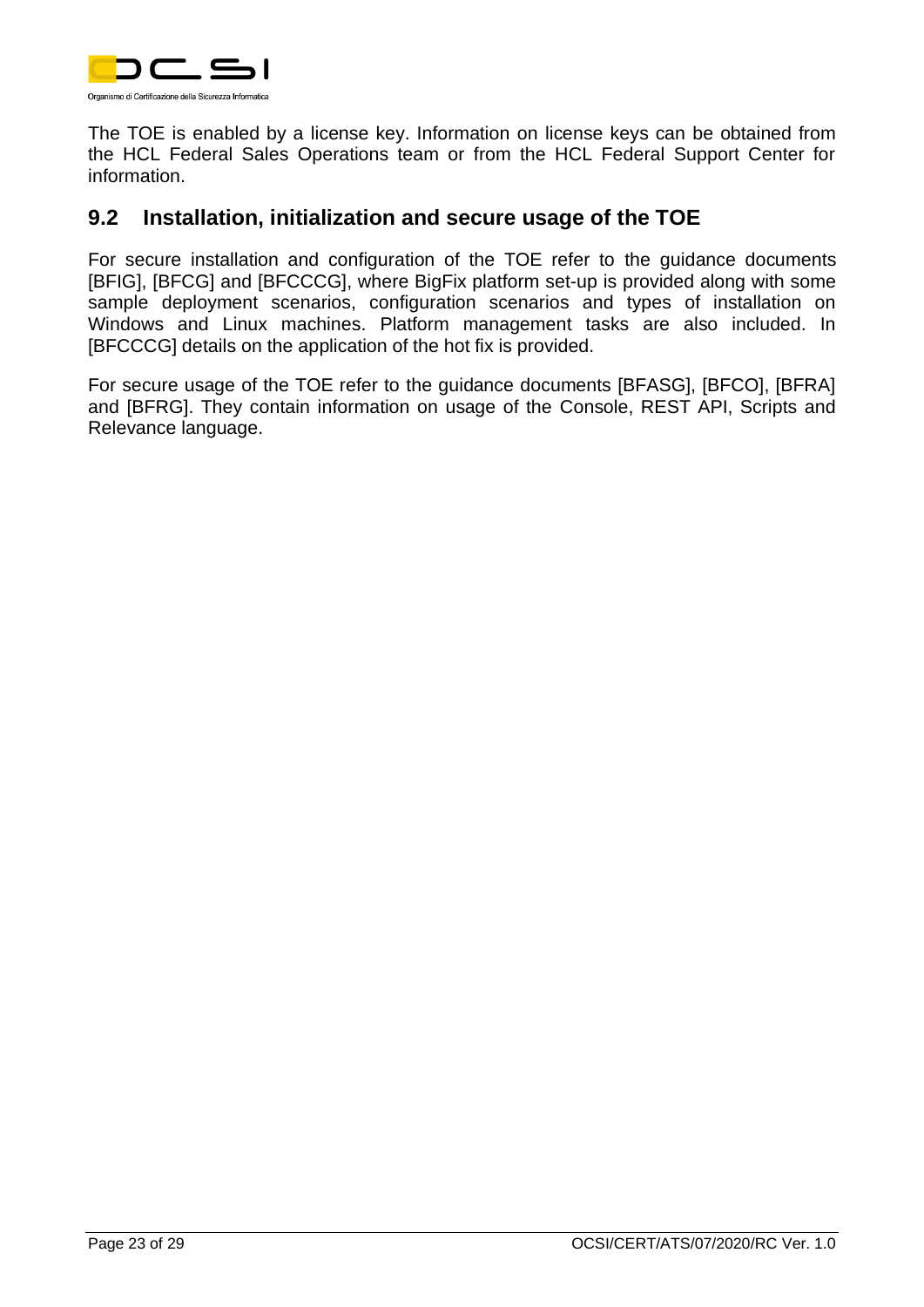![](_page_23_Picture_0.jpeg)

## <span id="page-23-0"></span>**10 Annex B – Evaluated configuration**

The evaluated configuration consists of the software and guidance documentation specified in section 1.4.2 of the Security Target [ST]. Namely, the TOE SW components are the following:

- BigFix Server 10.0.1.41
- BigFix Client 10.0.1.41
- BigFix Relay 10.0.1.41
- BigFix Console 10.0.1.41
- BigFix Administration Tool 10.0.1.45

The guidance documentation consists of the following documents: [BFASG], [BFCCCG], [BFCG], [BFCM], [BFCO], [BFIG], [BFRA], [BFRG].

The deployment scenarios for HW and SW elements include a minimal configuration where at least one component for HCL BigFix Server, HCL BigFix Client, HCL BigFix Console and HCL BigFix Administration Tool is available. [Table 2](#page-23-1) summarizes the TOE minimal configuration and the additional optional components.

| <b>SW Component</b>                   | <b>Number of deployed</b><br>components | Operating system of the<br>hosting machine |
|---------------------------------------|-----------------------------------------|--------------------------------------------|
| <b>HCL BigFix Server</b>              | One                                     | Windows Server 2016                        |
| <b>HCL BigFix Client</b>              | <b>One</b>                              | Windows Server 2016                        |
| <b>HCL BigFix Console</b>             | <b>One</b>                              | Windows Server 2016                        |
| <b>HCL BigFix Administration Tool</b> | <b>One</b>                              | Windows Server 2016                        |
| <b>HCLBigFixRelay</b>                 | none or more                            | Windows 10                                 |
| <b>HCL BigFix Client</b>              | none or more                            | Windows 10                                 |
| <b>HCL BigFix Client</b>              | none or more                            | RHEL 7                                     |
| <b>HCL BigFix Console</b>             | none or more                            | Windows Server 2016                        |
| <b>HCL BigFix Client</b>              | none or more                            | Windows Server 2016                        |

Table 2 - TOE deployment scenarios

<span id="page-23-1"></span>Each TOE component requires additional hardware and software that comprise the operational environment. The software and hardware required by each TOE component is listed in the following:

• BigFix Server: Windows Server 2016, MSSQL Server 2016, Processor X86-64 (4CPU), 16 GB RAM, 250 GB Disk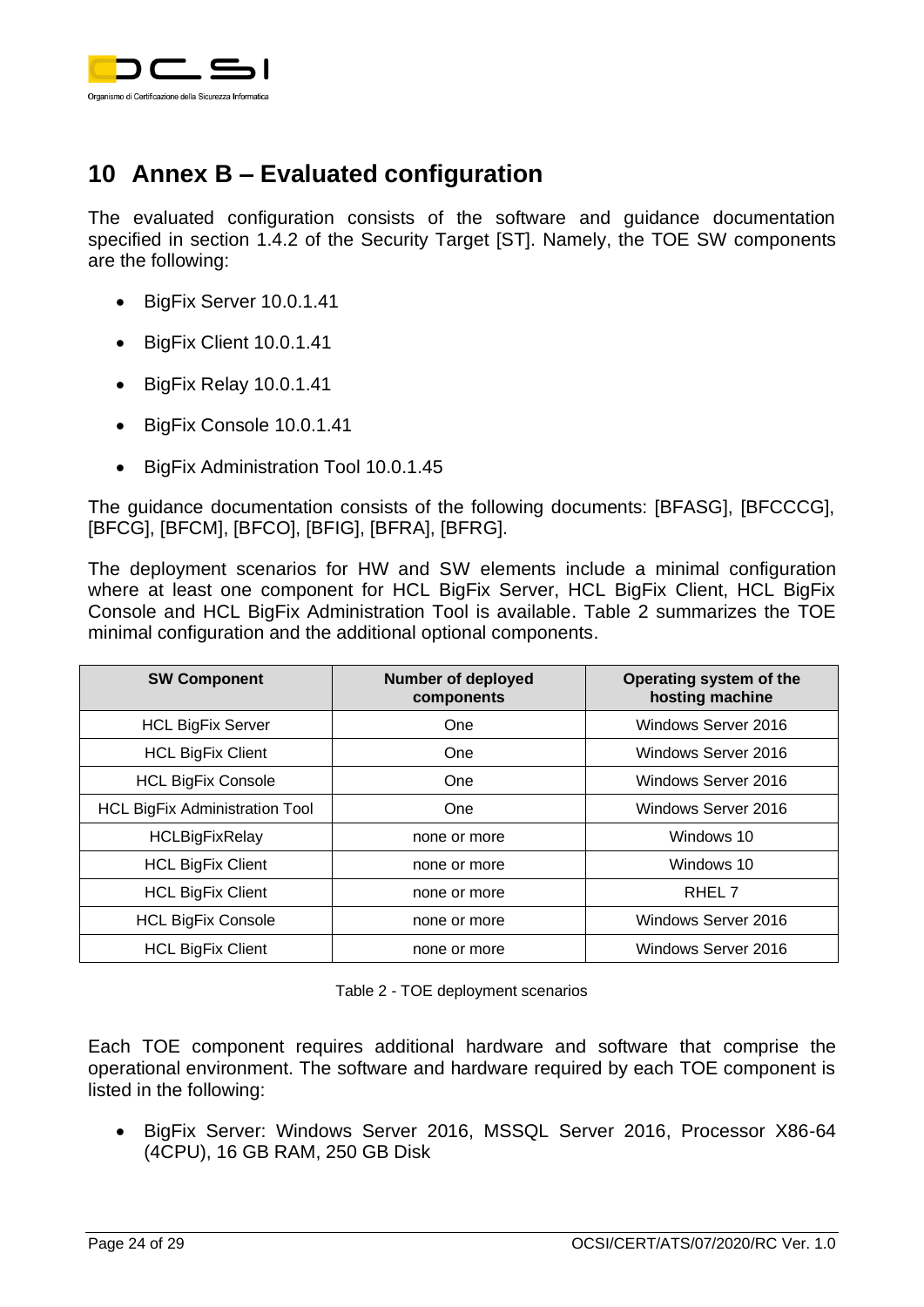![](_page_24_Picture_0.jpeg)

- BigFix Console: Windows Server 2016, Processor X86-64 (2CPU), 4 GB RAM, 20 GB Disk
- BigFix Relay: Windows 10, Processor X86-64 (2CPU), 4 GB RAM, 25 GB Disk
- BigFix Client: Supported operating systems (Windows Server 2016, Windows 10, Red Hat Enterprise Linux 7), Processor X86-64 (2CPU), 4 GB RAM, 20 GB Disk

The MSSQL 2016 database is also required for the TOE and is part of the operational environment. The Installation and the setup of MSSQL 2016 is a prerequisite for the TOE server component.

The TOE also requires the Domain Name System (DNS) service in the operational environment.

The following restrictions apply to the evaluated configuration:

- The Server component must be configured as an authenticating server.
- The Server component must be configured to use HTTPS to gather from external sites.
- The Server component must be configured to require TLS v1.2 for all HTTPS communications.
- The Server component must be configured to use "Enhanced security".
- The Server component must be configured to use "FIPS mode".
- The Relay components must be configured as an authenticating relay.
- The Client components must be configured to send "encrypted reports" only.
- Each user account can have only one role assigned to it.
- FTP must be disabled.
- SSH must be disabled.
- The Web Reports interface must be disabled or not installed.
- The WebUI interface must be not installed.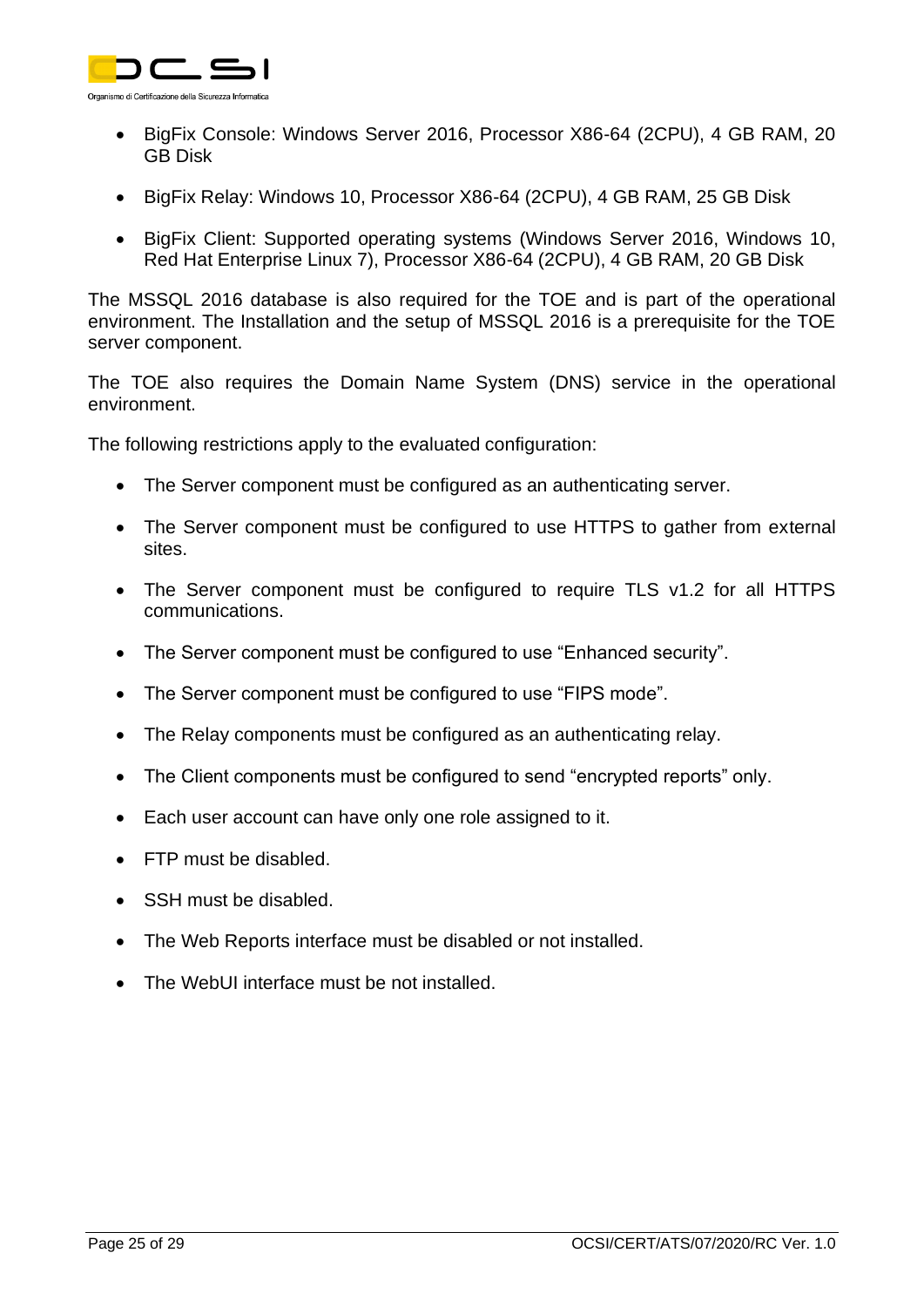![](_page_25_Picture_0.jpeg)

## <span id="page-25-0"></span>**11 Annex C – Test Activities**

This annex describes the task of both the Evaluators and the Developer in testing activities. For the assurance level EAL2, such activities include the following three steps:

- evaluation of the tests performed by the Developer in terms of coverage;
- execution of independent functional tests by the Evaluators;
- execution of penetration tests by the Evaluators.

#### <span id="page-25-1"></span>**11.1 Test configuration**

The following software items that make up the installation package for the TOE were used:

- 1 HCL BigFix Installation package (BigFix-BES-10.0.1.41.exe)
- 1 HCL BigFix Red Hat Client package (BESAgent-10.0.1.41.rhe6.x86 64.rpm)
- 1 file from which license is generated (LicenseAuthorization.BESLicenseAuthorization)

The HCL BigFix Installation package contains the Windows version of the BigFix Server, Client and Console. It is required to install those components on the Windows 2016 box, and to install the Windows client on the Windows 10 box.

The HCL BigFix Red Hat Client package contains the RHEL version of the BigFix Client and it is required to installed the BigFix Client on the RHEL 7 box.

The file LicenseAuthorization.BESLicenseAuthorization provides a way to create the actual BigFix license for the specific server installation. The file is processed by the BigFix installer.

#### <span id="page-25-2"></span>**11.2 Functional tests performed by the Developer**

#### <span id="page-25-3"></span>**11.2.1 Testing approach**

The test results provided by the Developer were generated for the BigFix 10.0.1.41 on a compliant hardware platform as stated in the Security Target [ST]. The Developer has performed his tests using the version of the TOE, in the evaluated configuration as defined in the CC guide [BFCCCG].

The test plan provided by the Developer lists test cases by SFR groups. The provided mapping lists the SFRs and the relevant TSFI test cases. The test plan is focused on the security functions of the TOE. The test cases are mapped to the corresponding functional specification and the subsystems. Some tests are automated. Each test case may contain several tests of the same function, stressing different parts (for example, base functionality, behavior with illegal parameters and reaction to missing privileges). Each test within a test case reports is considered PASS if the conditions indicated in the test case document are met, otherwise FAIL is reported.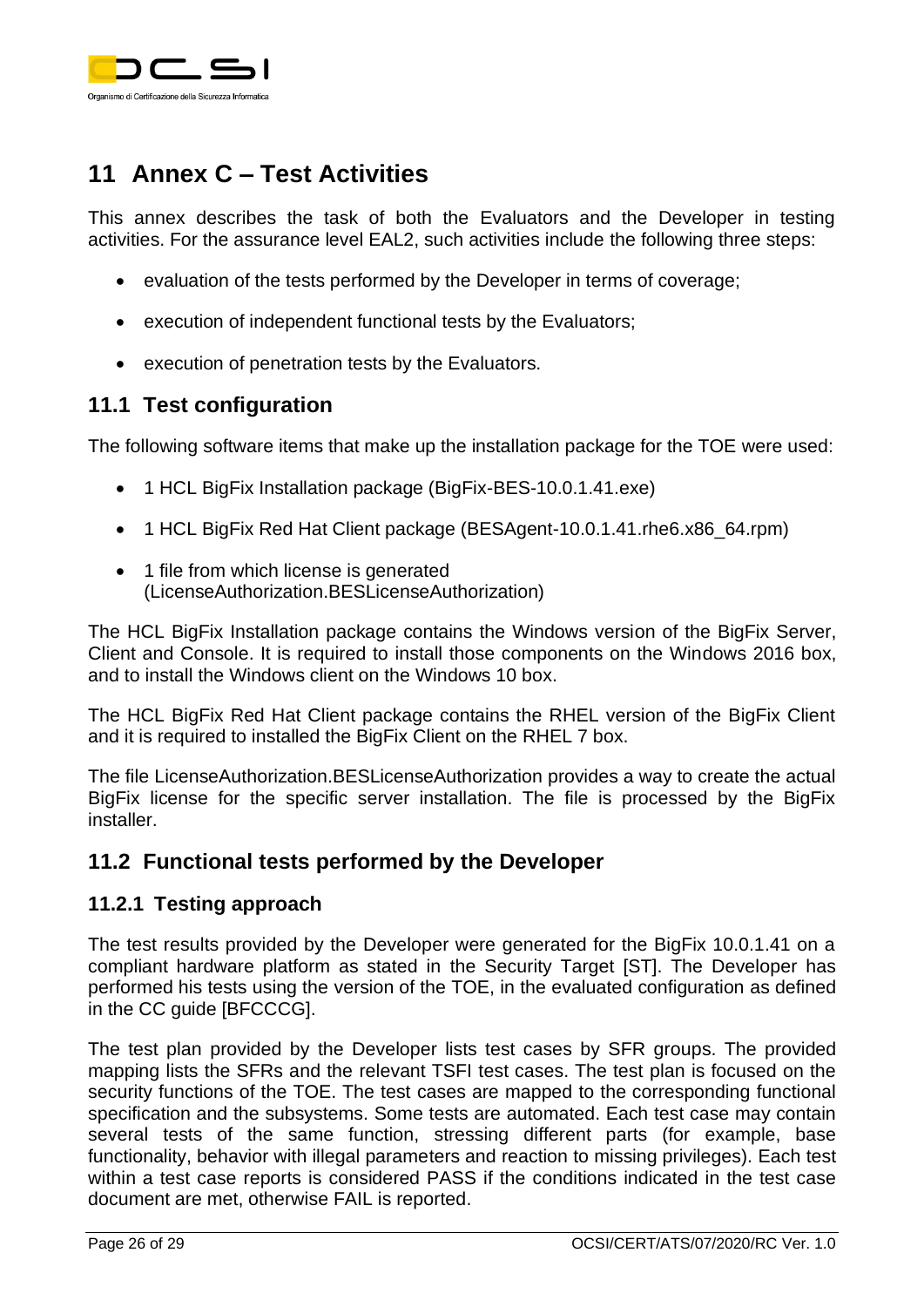![](_page_26_Picture_0.jpeg)

#### <span id="page-26-0"></span>**11.2.2 Test coverage**

The functional specification has identified the following TSFIs:

- Besadmin CLI
- BigFix Client
- Console
- REST API
- Client Register
- BigFix Site Administrator
- BigFix Relay
- OpenSSL (Server, Relay, Client)

The mapping provided by the Developer shows that the tests cover all individual TSFI identified for the TOE.

#### <span id="page-26-1"></span>**11.2.3 Test results**

As described in the testing approach, the test results are written into documents, or in the form of screenshots. All test results from the tested environment show that the expected test results are identical to the actual test results, so all tests can be considered passed.

The Evaluators verified that the Developer testing was performed on HW/SW compliant to the Security target [ST]. The Evaluators were able to follow and fully understand the Developer testing approach by using the provided test documentation. The Evaluators analyzed the Developer testing coverage and the depth of the testing by reviewing all test cases. The Evaluators found the testing of the TSF to be extensive and covering the TSFI as identified in the functional specification as well as the subsystem/internal interfaces. The Evaluators reviewed the test results provided by the Developer and found them to be consistent with the expected test results according to the test plan.

#### <span id="page-26-2"></span>**11.3 Functional and independent tests performed by the Evaluators**

The Evaluators configured the test system according to the documentation provided by the Developer and the test plan. The CC guide [BFCCCG] was preliminary assessed and verified being consistent with the Security Target [ST]. The Evaluators configured the TOE and the TOE operational environment in person, to ensure that the Evaluators' test configuration was consistent with the ST.

The Evaluators' testing effort consists of two parts. The first one is the execution of a subset of the Developer tests and the second is the execution of the tests created by the Evaluators. The chosen subset of the Developer tests included Developer automated tests. However, the Evaluators repeated automated tests of the Developer in manual mode, due to the inability of the Evaluators to gain access to the HCL network (because of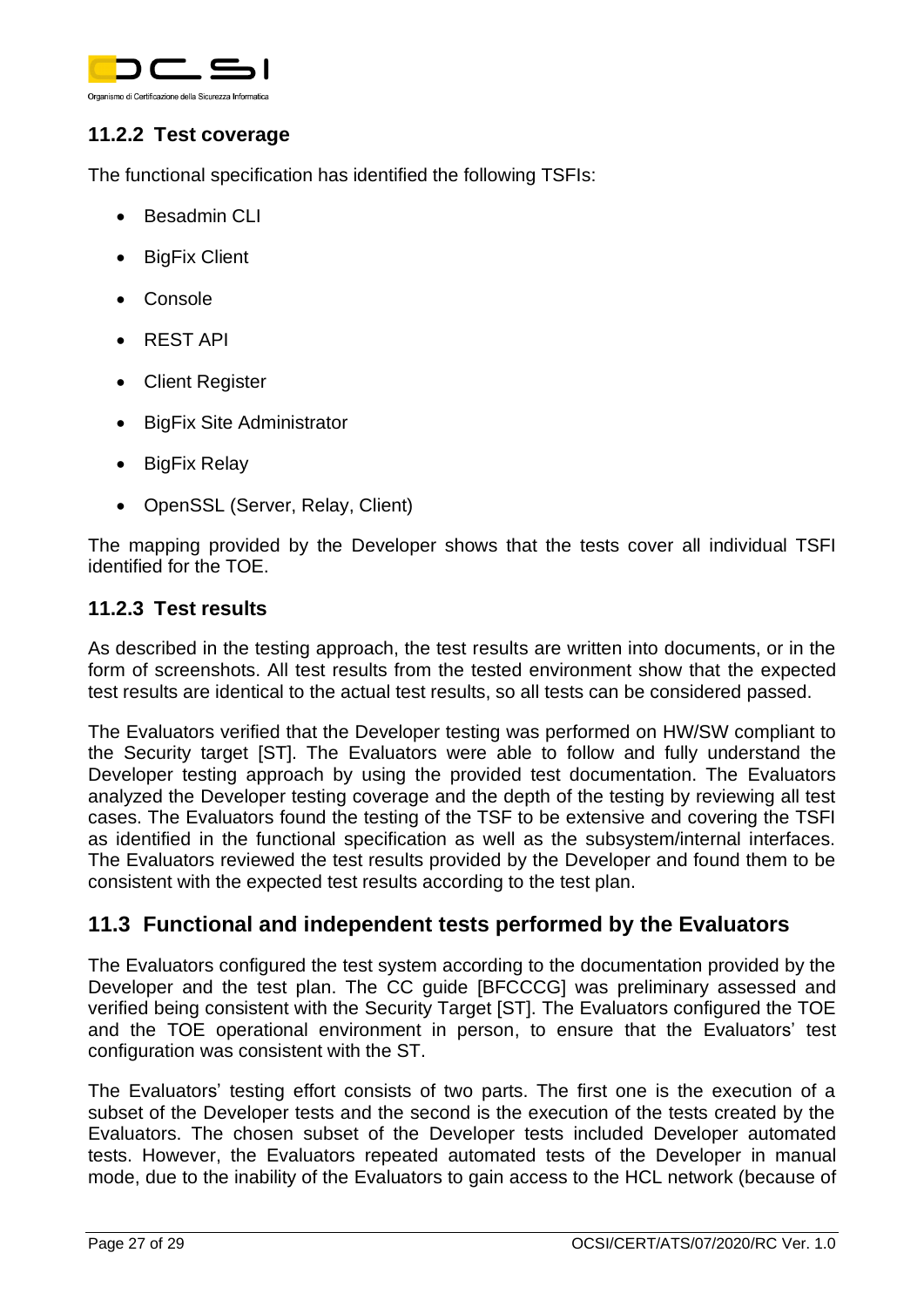![](_page_27_Picture_0.jpeg)

internal Developer policies) where the automatic test system is contained. All the test results conformed to the expected test results from the Developer test plan.

During the Evaluators' review of the test cases provided by the Developer, the Evaluators gained confidence in the Developer testing effort both in terms of depth and of coverage in the Developer supplied test cases. The analysis has shown a very wide coverage of the TSF, therefore the Evaluators devised only a small number of test cases, compared to the amount of functionality claimed in this evaluation. The Evaluators chose the following tests in particular:

- Some additional basic user privilege operation check for REST API and Console
- Additional test on BESAdmin.exe (hotfix)
- Additional Authentication test on CLI interfaces
- An additional test on REST API Authentication using dirty strings
- Additional test on REST API and IEM CLI XML parsing of malformed XML input

All Evaluator-written tests passed successfully.

#### <span id="page-27-0"></span>**11.4 Vulnerability assessment and penetration tests**

The configuration adopted for the penetration testing was the same used for the independent tests, which was consistent with the configuration under evaluation as specified in the Security Target [ST]. The operational environment of the TOE for penetration testing was verified as well.

The Evaluators started investigating into the ST and the guidance documentation to identify potential attack vectors. Based on the analysis, the Evaluators considered that, regarding physical security of the TOE, either attackers or legitimate users may potentially try to launch attacks through the Administration Tool interface. The BigFix Console interface of the TOE turned out to be not a feasible attack vector.

The Evaluators decided to consider the following logical attack vectors for a public vulnerability search with reference to the ISO/OSI protocol stack:

- Transport layer: UDP BigFix Client (which is also present on BigFix Server), TLS1.2 all TOE component communications
- Application layer: HTTP REST API, HTTPS REST API

The Evaluators used various key words in Google search engine and in various vulnerability databases, including Common Vulnerabilities and Exposures (CVE), Exploit Database (EDB), Packet Storm (PS), SecurityFocus (SF), and HCL Customer Support, to try to find potential vulnerabilities. The Evaluators found 12 potential vulnerabilities to further investigate into.

The subsequent analysis of the potential vulnerabilities lead to concluding that none of those were applicable. Namely, 2 vulnerabilities could be excluded since they affect libraries not part of the TOE, 3 vulnerabilities could not be exploited in the evaluated